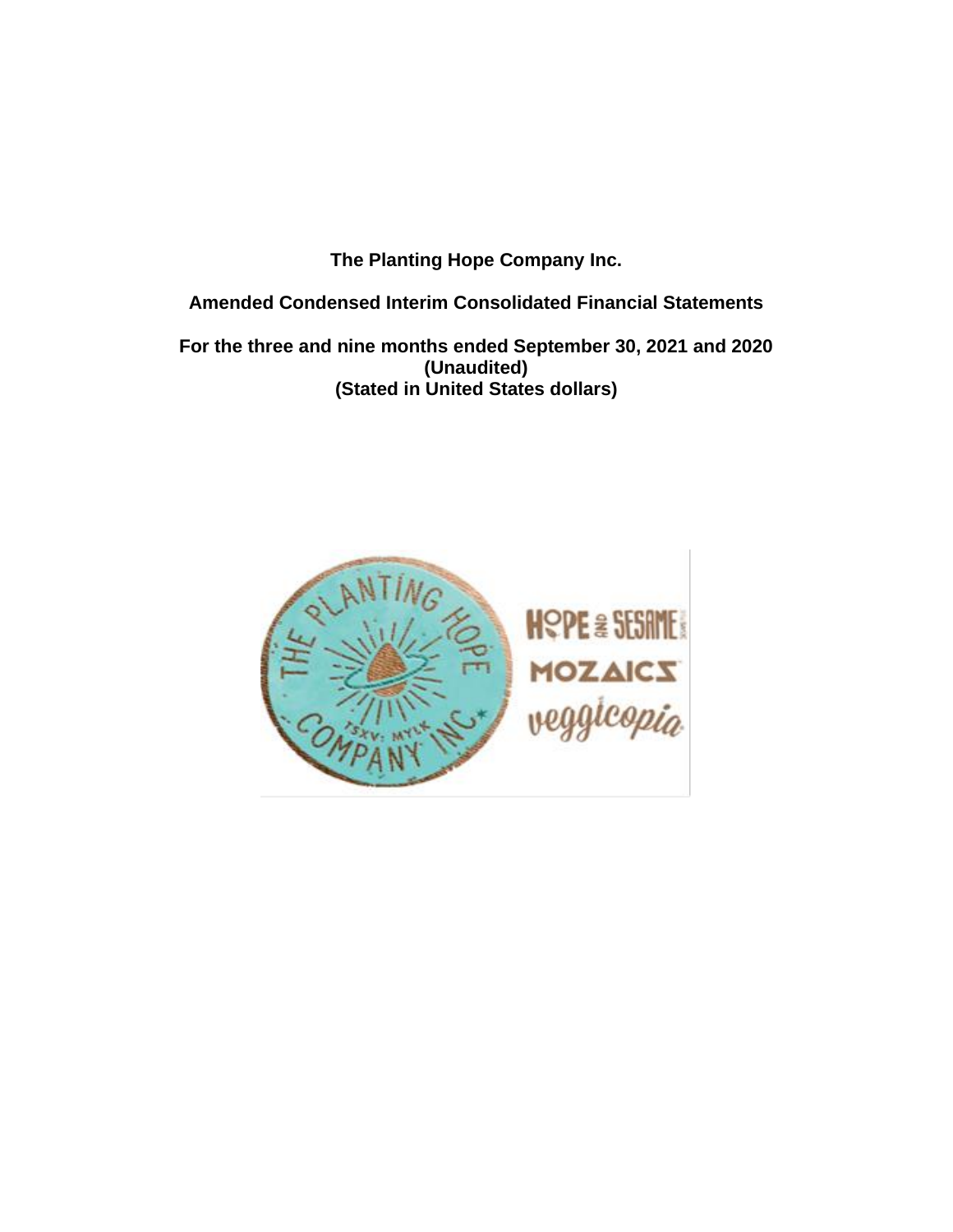

## THE PLANTING HOPE COMPANY INC. CONDENSED INTERIM CONSOLIDATED STATEMENTS OF FINANCIAL POSITION AS AT: (Stated in United States dollars)

|                                                                                              |              | September 30,       | December 31,      |
|----------------------------------------------------------------------------------------------|--------------|---------------------|-------------------|
|                                                                                              | <b>Notes</b> | 2021<br>(Unaudited) | 2020<br>(Audited) |
| <b>Assets</b>                                                                                |              |                     |                   |
| <b>Current assets</b>                                                                        |              |                     |                   |
| Cash                                                                                         |              | 906,380             | 28,794            |
| Trade accounts receivable                                                                    | 10           | 69,767              | 31,465            |
| Inventories                                                                                  | 5            | 355,923             | 454,937           |
| Prepaid expenses                                                                             | 5            | 413,652             | 74,307            |
| Total current assets                                                                         |              | 1,745,722           | 589,503           |
| <b>Non-current assets</b>                                                                    |              |                     |                   |
| Property and equipment                                                                       |              | 22,455              | 12,035            |
| <b>Total assets</b>                                                                          |              | \$<br>1,768,177     | \$<br>601,538     |
|                                                                                              |              |                     |                   |
| <b>Current liabilities</b>                                                                   |              |                     |                   |
| Accounts payable and accrued liabilities                                                     |              | 938,353             | 1,361,780         |
| Short-term debt                                                                              | 6            | 631,806             | 1,175,000         |
| Convertible debt                                                                             | 7            | 2,633,964           | 696,507           |
| Derivative liability                                                                         | 7            | 1,542,594           |                   |
| Due to related parties                                                                       | 9            | 59,924              | 484,311           |
| Total current liabilities                                                                    |              | 5,806,641           | 3,717,598         |
| <b>Non-current liabilities</b>                                                               |              |                     |                   |
| Government loans                                                                             | 8            | 17,726              | 15,517            |
| <b>Total liabilities</b>                                                                     |              | \$<br>5,824,367     | \$<br>3,733,115   |
|                                                                                              |              |                     |                   |
| Shareholders' deficit                                                                        |              |                     |                   |
| Additional paid in capital (share capital)                                                   | 11           | 14,655,158          | 9,022,788         |
| Warrant reserve                                                                              | 11           | 2,410,436           |                   |
| Accumulated currency translation adjustment                                                  |              | (3, 461)            |                   |
| Retained deficit                                                                             |              | (21, 118, 323)      | (12,154,365)      |
| Total shareholders' deficit                                                                  |              | (4,056,190)         | (3, 131, 577)     |
| Total liabilities and shareholders' deficit                                                  |              | \$<br>1,768,177     | \$<br>601,538     |
| Going concern (Note 1)<br>Subsequent events (Note 14)<br>Approved by the Board of Directors: |              |                     |                   |

Signed *Kay Wong-Alafriz*, Director **Signed** *Julia Stamberger*, Director

*The accompanying notes are an integral part of these condensed interim consolidated financial statements*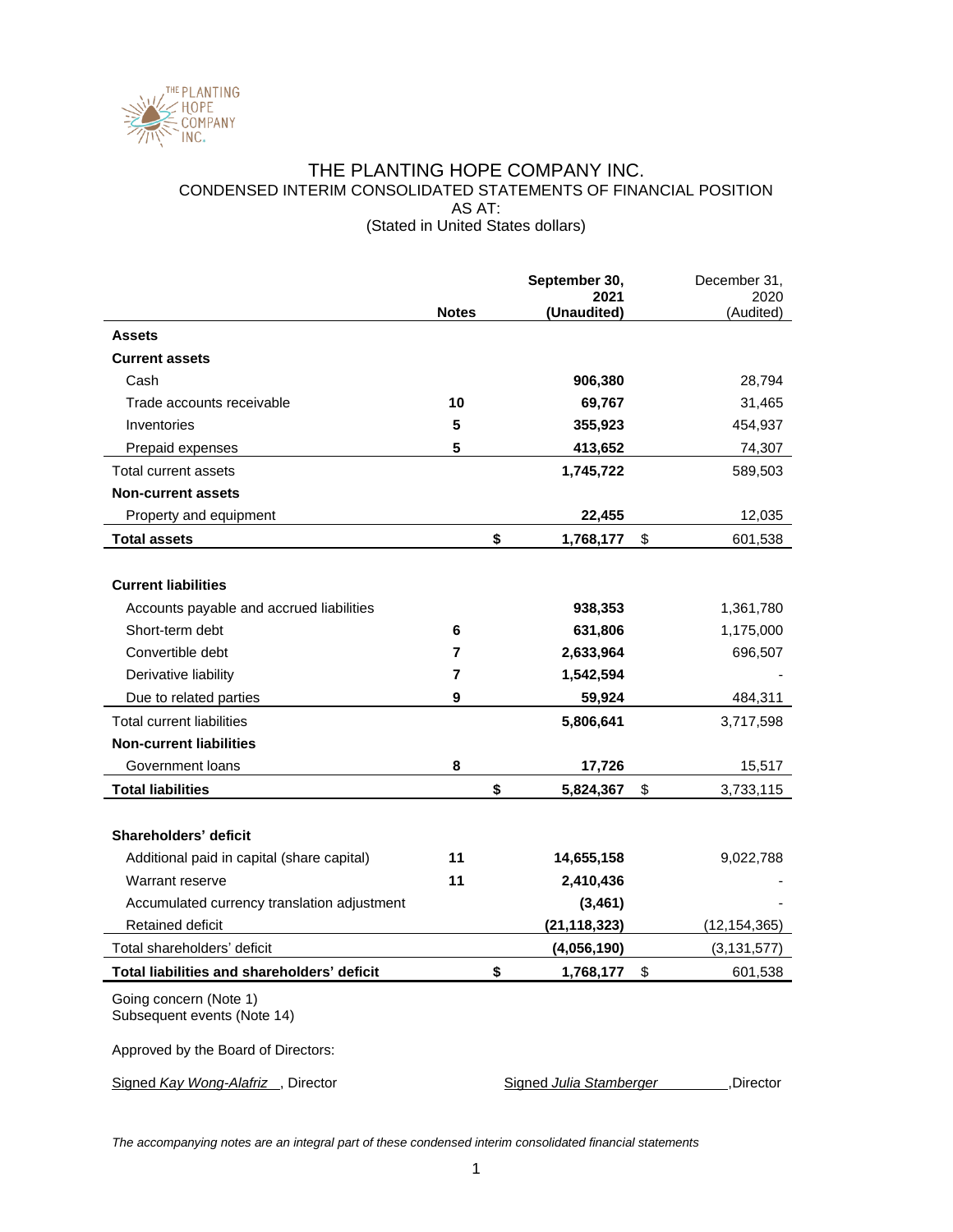

## THE PLANTING HOPE COMPANY INC. CONDENSED INTERIM CONSOLIDATED STATEMENTS OF LOSS AND COMPREHENSIVE LOSS (unaudited) (Stated in United States dollars)

|                                          | <b>Notes</b> |                     | Three months ended<br>September 30. |            |    |             |    | Nine months ended<br>September 30 |  |
|------------------------------------------|--------------|---------------------|-------------------------------------|------------|----|-------------|----|-----------------------------------|--|
|                                          |              | 2021                |                                     | 2020       |    | 2021        |    | 2020                              |  |
| <b>Revenues</b>                          | 12           | \$<br>768,590       | \$                                  | 287,337    | \$ | 2,305,549   | \$ | 1,468,232                         |  |
| <b>Trades spend</b>                      |              | (94, 227)           |                                     | (78,030)   |    | (195, 966)  |    | (310, 402)                        |  |
| Spoilage & cash discounts                |              | (24, 574)           |                                     | (53, 365)  |    | (42, 724)   |    | (216, 696)                        |  |
| <b>Net revenues</b>                      | 12           | 649,789             |                                     | 155,942    |    | 2,066,859   |    | 941,134                           |  |
| Cost of goods sold                       |              | (436, 194)          |                                     | (45, 886)  |    | (1,092,354) |    | (900, 543)                        |  |
| <b>Gross profit</b>                      |              | 213,595             |                                     | 110,056    |    | 974,505     |    | 40,591                            |  |
|                                          |              |                     |                                     |            |    |             |    |                                   |  |
| <b>Expenses</b>                          |              |                     |                                     |            |    |             |    |                                   |  |
| Interest and accretion                   | 6,7,8        | 146,797             |                                     | 40,676     |    | 268,085     |    | 146,762                           |  |
| Selling, general and administrative      | 13           | 2,079,014           |                                     | 517,323    |    | 4,234,132   |    | 2,169,220                         |  |
| <b>Total expenses</b>                    |              | 2,225,811           |                                     | 557,999    |    | 4,502,217   |    | 2,315,982                         |  |
| Loss before other income (expense)       |              | (2,012,216)         |                                     | (447,943)  |    | (3,527,712) |    | (2,275,390)                       |  |
| Other income (expense)                   |              |                     |                                     |            |    |             |    |                                   |  |
| Gain on lease termination                |              |                     |                                     |            |    |             |    | 106,220                           |  |
| Other income                             | 4,11         | 352,619             |                                     | 820        |    | 405,452     |    | 884                               |  |
| Equity-based compensation                | 11           | (2,360,783)         |                                     |            |    | (2,360,783) |    |                                   |  |
| Change in value on financial instruments |              | (36, 697)           |                                     |            |    | (36, 697)   |    |                                   |  |
| Government income                        | 8            | 134,496             |                                     |            |    | 206,901     |    | 188,516                           |  |
| Merger transaction cost                  | 4            | (3,651,119)         |                                     |            |    | (3,651,119) |    |                                   |  |
| <b>Total other income (expense)</b>      |              | (5,561,484)         |                                     | 820        |    | (5,436,246) |    | 295,620                           |  |
| <b>Net loss</b>                          |              | (7, 573, 700)       |                                     | (447, 123) |    | (8,963,958) |    | (1,979,770)                       |  |
| <b>Currency translation adjustment</b>   |              | (3, 461)            |                                     |            |    | (3, 461)    |    |                                   |  |
| Net comprehensive loss                   |              | \$<br>(7, 577, 161) | \$                                  | (447, 123) | \$ | (8,967,419) | \$ | (1,979,770)                       |  |
| Loss per share                           |              | \$<br>(0.14)        | \$                                  |            | \$ | (0.19)      | \$ |                                   |  |

**Basic and diluted 11 53,561,810** - **47,931,161** -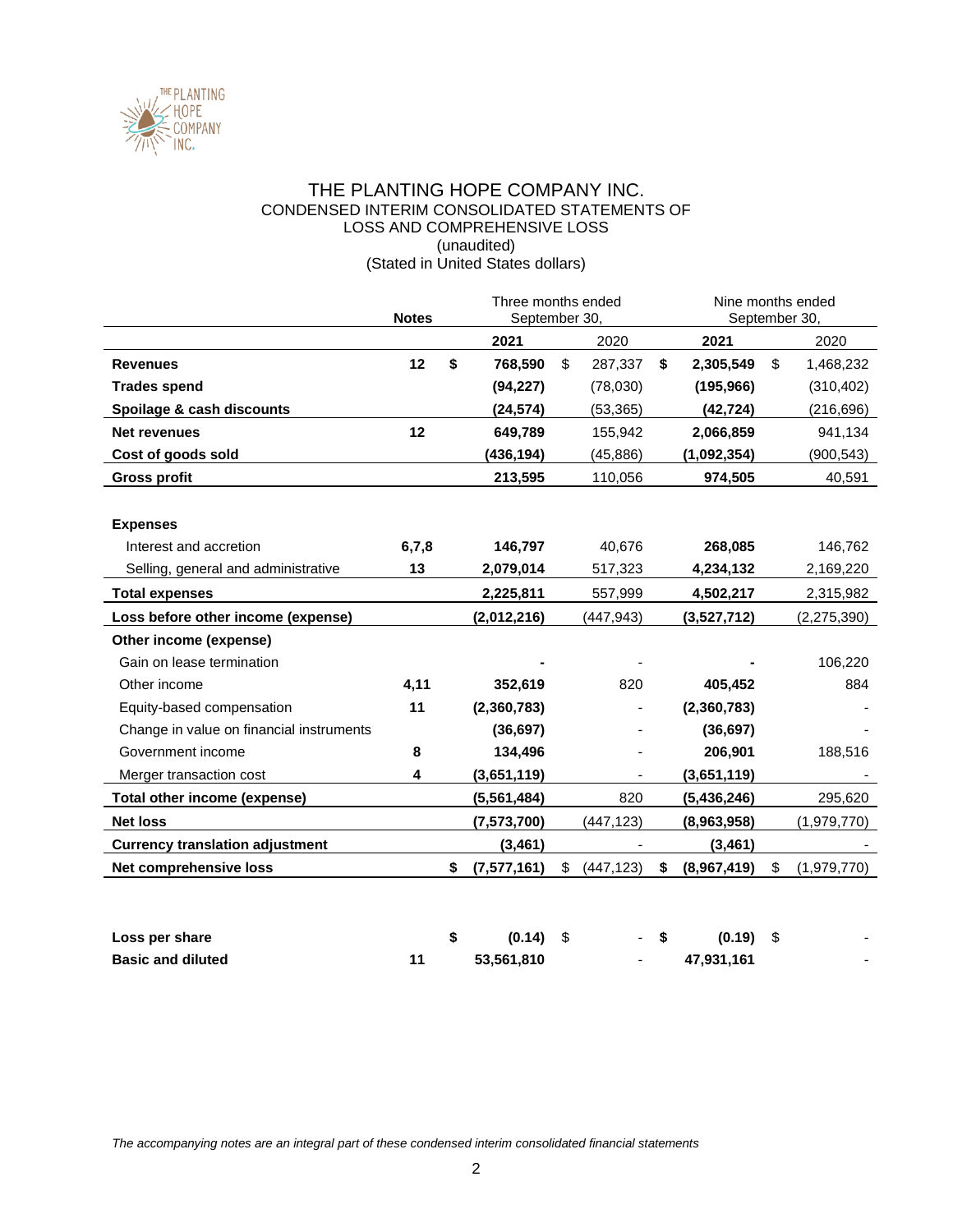

# THE PLANTING HOPE COMPANY INC. CONDENSED INTERIM CONSOLIDATED STATEMENTS OF CHANGES IN SHAREHOLDERS' DEFICIT (unaudited) (Stated in United States dollars)

|                                        |              | <b>Additional Share</b> |                          | <b>Accumulated Other</b><br>Comprehensive |                |               |
|----------------------------------------|--------------|-------------------------|--------------------------|-------------------------------------------|----------------|---------------|
|                                        | <b>Notes</b> | Capital                 | <b>Warrant Reserve</b>   | Loss                                      | Deficit        | Total         |
| Balance, December 31, 2019 (unaudited) |              | 8,695,168               | $\sim$                   |                                           | (9,624,637)    | (929, 469)    |
| Cash contribution                      |              | 327,620                 | $\overline{\phantom{0}}$ |                                           |                | 327,620       |
| Net loss and comprehensive loss        |              |                         |                          |                                           | (1,525,406)    | (1,525,406)   |
| Balance, September 30, 2020            |              | 9,022,788               | $\blacksquare$           |                                           | (11, 150, 043) | (2, 127, 255) |
|                                        |              |                         |                          |                                           |                |               |
| Balance, December 31, 2020             |              | 9,022,788               |                          |                                           | (12, 154, 365) | (3, 131, 577) |
| Share issuance                         | 11           | 2,865,402               | $\overline{\phantom{0}}$ |                                           |                | 2,865,402     |
| Equity-based compensation              | 11           |                         | 2,410,436                |                                           |                | 2,410,436     |
| Debt conversion                        |              | 2,766,968               |                          |                                           |                | 2,766,968     |
| Currency translation                   |              |                         | $\overline{\phantom{0}}$ | (3,461)                                   |                | (3, 461)      |
| Net loss                               |              |                         |                          |                                           | (8,963,958)    | (8,963,958)   |
| Balance, September 30, 2021            |              | 14,655,158              | 2,410,436                | (3, 461)                                  | (21, 118, 323) | (4,056,190)   |

*The accompanying notes are an integral part of these condensed interim consolidated financial statements*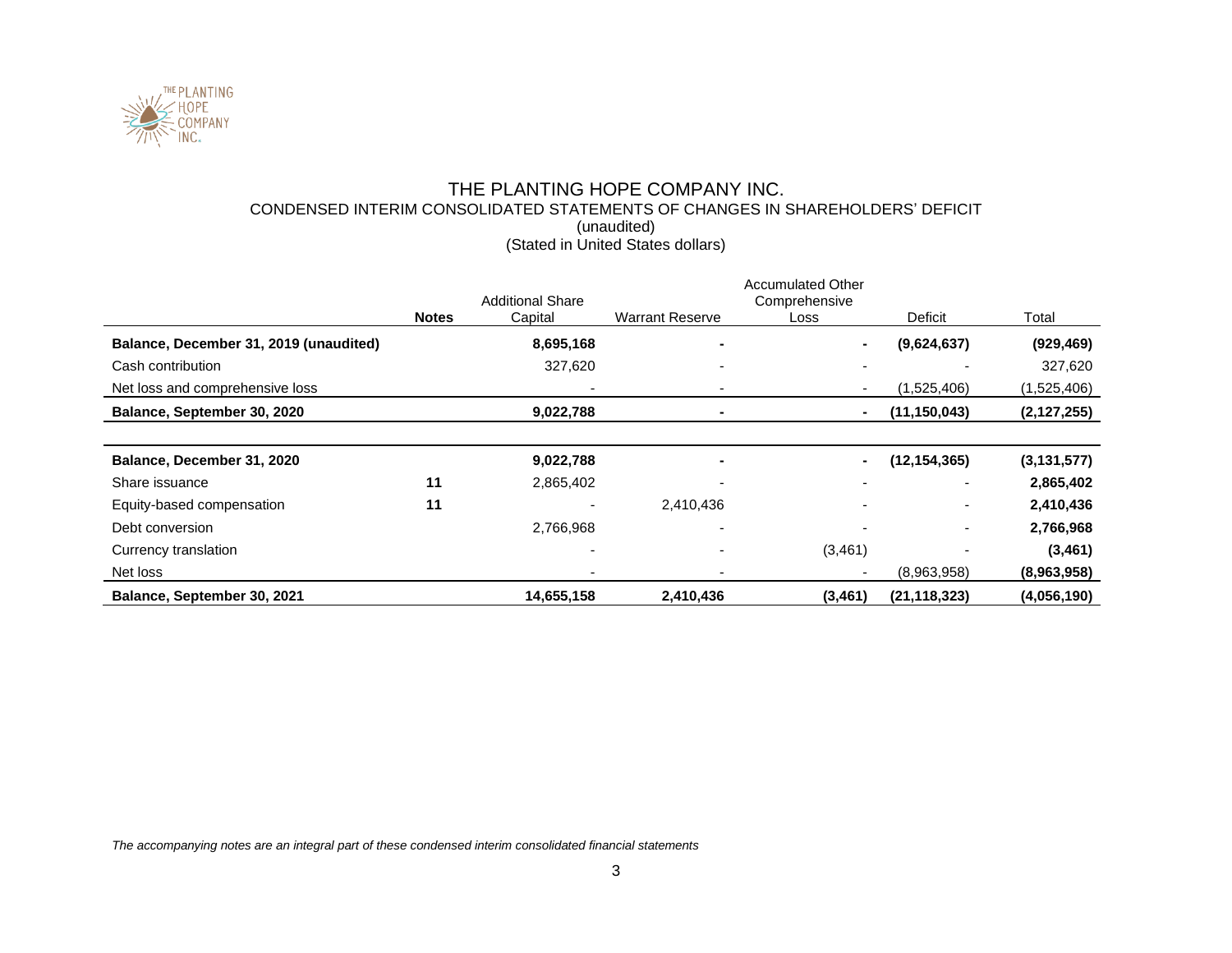

## THE PLANTING HOPE COMPANY INC. CONDENSED INTERIM CONSOLIDATED STATEMENTS OF CASH FLOWS FOR THE NINE MONTHS ENDED SEPTEMBER 30,2021 AND 2020 (Unaudited)

(Stated in United States dollars)

|                                                                                                       | <b>Notes</b>   | 2021        | 2020              |
|-------------------------------------------------------------------------------------------------------|----------------|-------------|-------------------|
| Cash provided by (used in) operating activities:                                                      |                |             |                   |
| Net loss<br>Adjustments to reconcile net loss to net cash provided (used) by<br>operating activities: | \$             | (8,963,958) | \$<br>(1,979,772) |
| Depreciation                                                                                          |                | 6,191       | 78,538            |
| Interest and accretion                                                                                |                | 68,223      | 107,855           |
| Merger transaction cost                                                                               | 4              | 3,651,119   |                   |
| Government / Other Income                                                                             | 8              | (504, 641)  | (178, 516)        |
| Gain on termination of lease                                                                          |                |             | (106, 220)        |
| Loss on sale of equipment                                                                             |                |             | 1,818             |
| Change in fair value on financial instruments                                                         |                | 36,697      |                   |
| Warrants                                                                                              |                | 2,360,783   |                   |
| Changes in:                                                                                           |                |             |                   |
| Trade accounts receivable                                                                             |                | (38, 302)   | 1,703             |
| Inventories                                                                                           |                | 99,014      | 304,762           |
| Prepaid expenses                                                                                      |                | (339, 345)  | (26, 381)         |
| Accounts payable and accrued liabilities                                                              |                | (270, 477)  | (49,600)          |
| Cash flows used in operating activities                                                               |                | (3,894,696) | (1,845,813)       |
| <b>Investing activities</b>                                                                           |                |             |                   |
| Cash acquired on merger transaction                                                                   | 4              | 887,436     |                   |
| Purchases of property and equipment                                                                   |                | (16, 611)   |                   |
| Cash provided by investing activities                                                                 |                | 870,825     |                   |
| <b>Financing activities:</b>                                                                          |                |             |                   |
| Proceeds from convertible debt                                                                        | $\overline{7}$ | 3,991,946   | 415,684           |
| Proceeds from SBA EIDL loan                                                                           | 8              |             | 149,900           |
| Proceeds from (payments on) short-term debt                                                           | 6              | (343, 194)  | 404,016           |
| Proceeds from related parties                                                                         | 9              | 59,313      | 156,551           |
| Proceeds from PPP loan                                                                                | 8              | 197,314     | 184,000           |
| Additions to paid in capital                                                                          |                |             | 327,620           |
| Cash provided by financing activities                                                                 |                | 3,905,379   | 1,637,771         |
| Increase (decrease) in cash                                                                           |                | 881,508     | (208, 042)        |
| Cash, beginning of period                                                                             |                | 28,794      | 342,362           |
| Effects of currency translation on cash                                                               |                | (3,922)     |                   |
| Cash, end of period                                                                                   | \$             | 906,380     | \$<br>134,320     |

*The accompanying notes are an integral part of these condensed interim consolidated financial statements*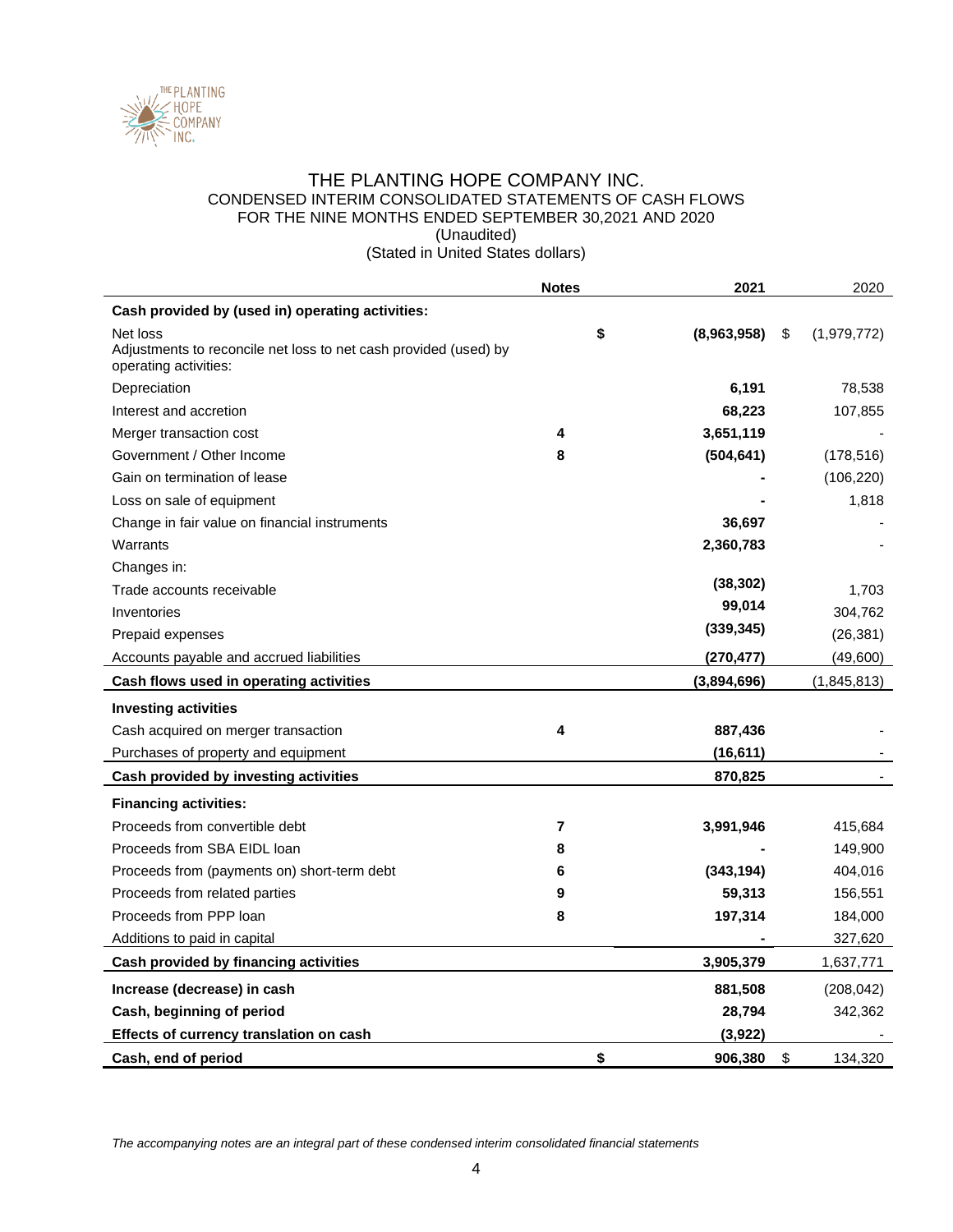

# **1. NATURE OF OPERATIONS**

The Planting Hope Company Inc. ("TPHC") was incorporated on November 19, 2020 by Certificate of Incorporation issued pursuant to the provisions of the Business Corporations Act (British Columbia) as Campio Capital Corp. and changed its name to The Planting Hope Company Inc. on May 7, 2021. The principal business of the Company was to identify and evaluate assets or businesses with a view to potentially acquire them or an interest therein by completing a purchase transaction, by exercising of an option or by any concomitant transaction.

On August 25, 2021, TPHC completed the intended acquisition of Planting Hope Brands, LLC (formerly Spinning Wheel IP, LLC) ("PHB") (TPHC together with PHB, the "Company").

The head office and registered office of TPHC is located at c/o 400 – 725 Granville Street, Vancouver, British Columbia, V7Y 1G5.

PHB is a Delaware Company formed on February 8, 2016 and based in Illinois. PHB manufactures and distributes plant-based and sustainable food and beverages. The principal markets for PHB's products are in North America.

The corporate and registered office of PHB is 4710 N. Sheridan Road, Chicago, Illinois, 60640.

### *Going concern*

These condensed interim consolidated financial statements have been prepared on a going concern basis, which implies the Company will continue to realize its assets and discharge its liabilities in the normal course of business. During the nine-month period end September 30, 2021, the Company generated a net loss of \$8,963,958 (September 30, 2020 - \$1,979,770) and negative cash flows from operations of \$3,894,696 (September 30, 2020 - \$1,845,813) and, as at that date, the Company had a retained deficit of \$21,118,323 (December 31, 2020 - \$12,154,365) and a negative working capital balance of \$4,060,919 (December 31, 2020 – \$3,128,095). As such, there is a material uncertainty related to these events and conditions that may cast significant doubt on the Company's ability to continue as a going concern and therefore, it may be unable to realize its assets and discharge its liabilities in the normal course of business. The continuation of the Company as a going concern is dependent on the ability of the Company to achieve positive cash flow from operations and/or obtain necessary equity or other financing to continue.

The ability of the Company to be successful in obtaining additional future financing cannot be predicted at this present time. These condensed interim consolidated financial statements do not include any adjustments to the recoverability and classification of recorded asset amounts and classification of liabilities that might be necessary should the Company be unable to continue as a going concern.

In March 2020, the World Health Organization declared the outbreak of a novel coronavirus (COVID-19) as a pandemic, which continues to spread throughout the World. To date, the impacts to the Company relates to ingredient availability, pricing and availability of production workers. Management continues to actively monitor the global situation in order to mitigate any potential future impact on the Company's operations and financial performance.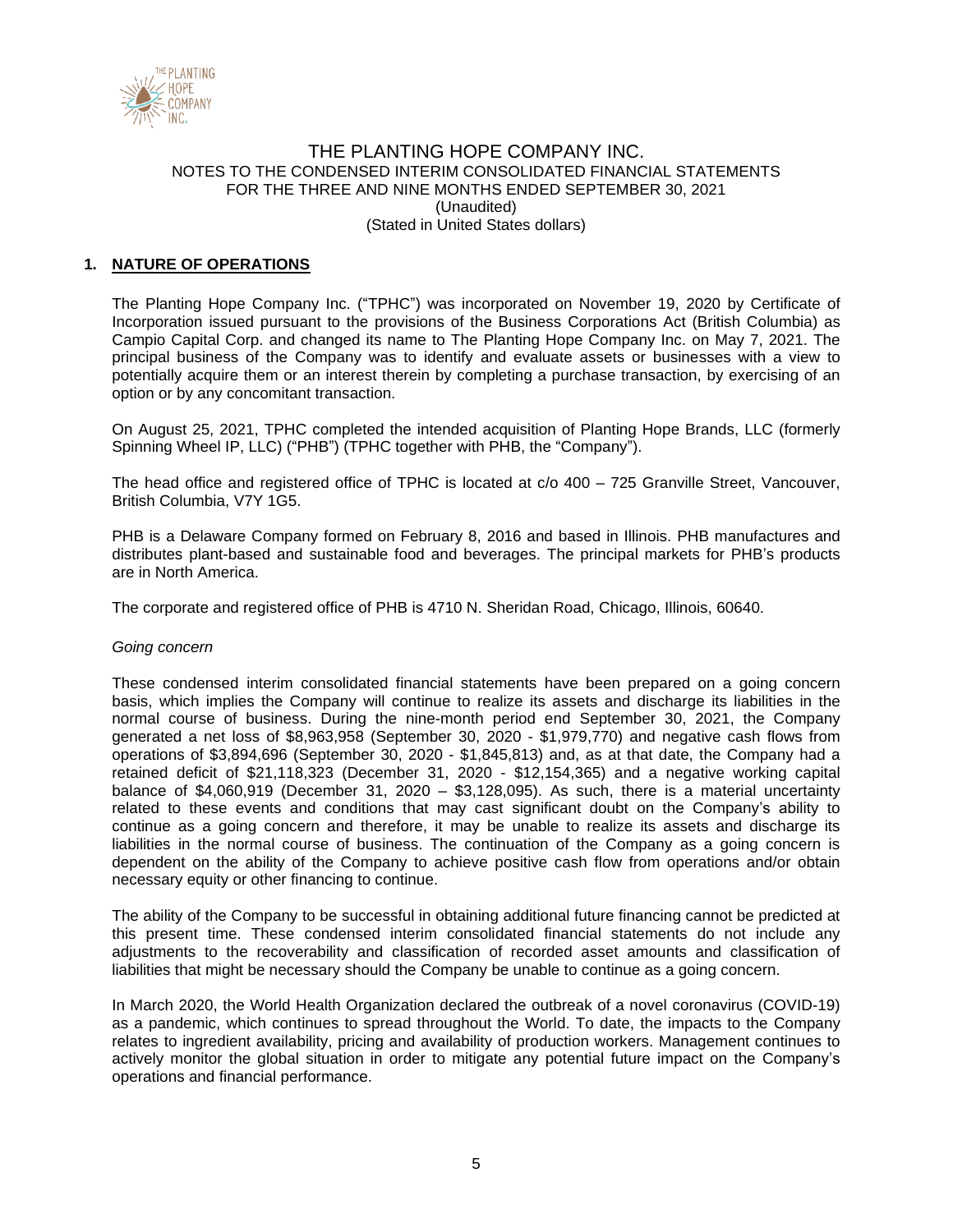

## **1. NATURE OF OPERATIONS (Continued)**

Management has evaluated these conditions and determined that this uncertainty is alleviated by its recent Initial Public Offering ("IPO") which was completed on November 12, 2021 which resulted in the Company raising net proceeds of \$8,423,650 Canadian dollars (Note 14).

## **2. BASIS OF PRESENTATION**

#### **Consolidation**

The accompanying condensed interim consolidated financial statements include the consolidated results of the Company. All intercompany accounts and transactions have been eliminated upon consolidation.

#### Statement of compliance

These condensed interim consolidated financial statements have been prepared in accordance with International Financial Reporting Standards ("IFRS"), as issued by the International Accounting Standards Board ("IASB") and the interpretations of the International Financial Reporting Interpretations Committee ("IFRIC") that are effective for the years presented. These condensed interim consolidated financial statements do not include all of the information required of full audited financial statements and it is therefore recommended that these condensed interim consolidated financial statements be read in conjunction with the annual financial statements for the year ended December 31, 2020 of TPHC and PHB.

The financial statements were authorized for issue by the Company's Board of Directors on February 11, 2022.

#### Basis of measurement

These condensed interim consolidated financial statements have been prepared on the historical cost basis, except for certain financial instruments which are measured at fair value.

#### Functional and presentation currency

These condensed interim consolidated financial statements are presented in United States dollars ("USD") which is the functional currency of PHB. The functional currency of the Company is Canadian dollars.

#### Comparative balances

PHB's reverse takeover ("RTO") of the Company accordingly includes in the consolidated financial statements a continuation of PHB. All prior period comparative amounts are those of PHB and include the results of the Company from the date of the RTO.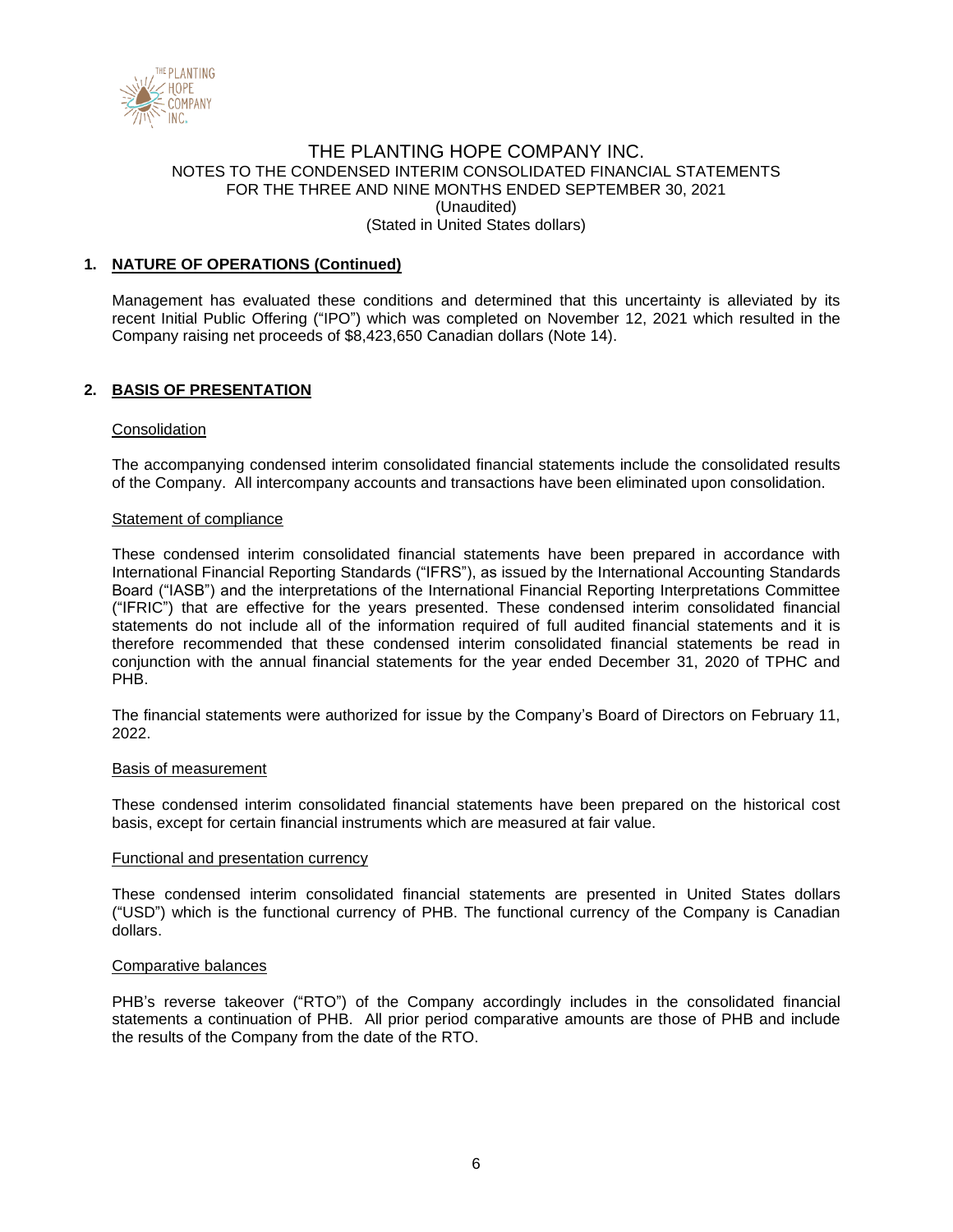

# **2. BASIS OF PRESENTATION (Continued)**

### Use of estimates and judgements

The preparation of financial statements in conformity with IFRS requires management to make judgements, estimates and assumptions that affect the reported amounts of assets and liabilities at the date of the financial statements and the reported amounts of revenues and expenses during the reporting periods. Although these estimates are based on management's best knowledge of the amount, events or actions, actual results ultimately may differ from those estimates. Estimates and assumptions are reviewed on an ongoing basis and revisions are recognized in the year in which such estimates and assumptions are revised. These condensed interim consolidated financial statements have been prepared using the same judgments, estimates and assumptions as reported in PHB's December 31, 2020 audited annual financial statements with the addition of the following:

### *Convertible financial instruments*

The Company makes estimates relating to the selection of appropriate market rates of interest to discount contractual interest and principal payments of compound financial instruments. There are also estimates related to the fair value of the embedded features which requires determining the most appropriate valuation model and the most appropriate inputs to the valuation model.

### *Share-based compensation*

Share-based compensation expense is measured by reference to the fair value of the equity instruments at the date at which they are granted. Estimating fair value for granted equity instruments requires determining the most appropriate valuation model which is dependent on the terms and conditions of the grant. This estimate also requires determining the most appropriate inputs to the valuation model including the expected life of the equity instrument, volatility, dividend yield, and rate of forfeitures and making assumptions about them.

# **3. SIGNIFICANT ACCOUNTING POLICIES**

These condensed interim consolidated financial statements have been prepared using the same significant accounting policies as reported in the Company's December 31, 2020 audited annual financial statements with the addition of the following: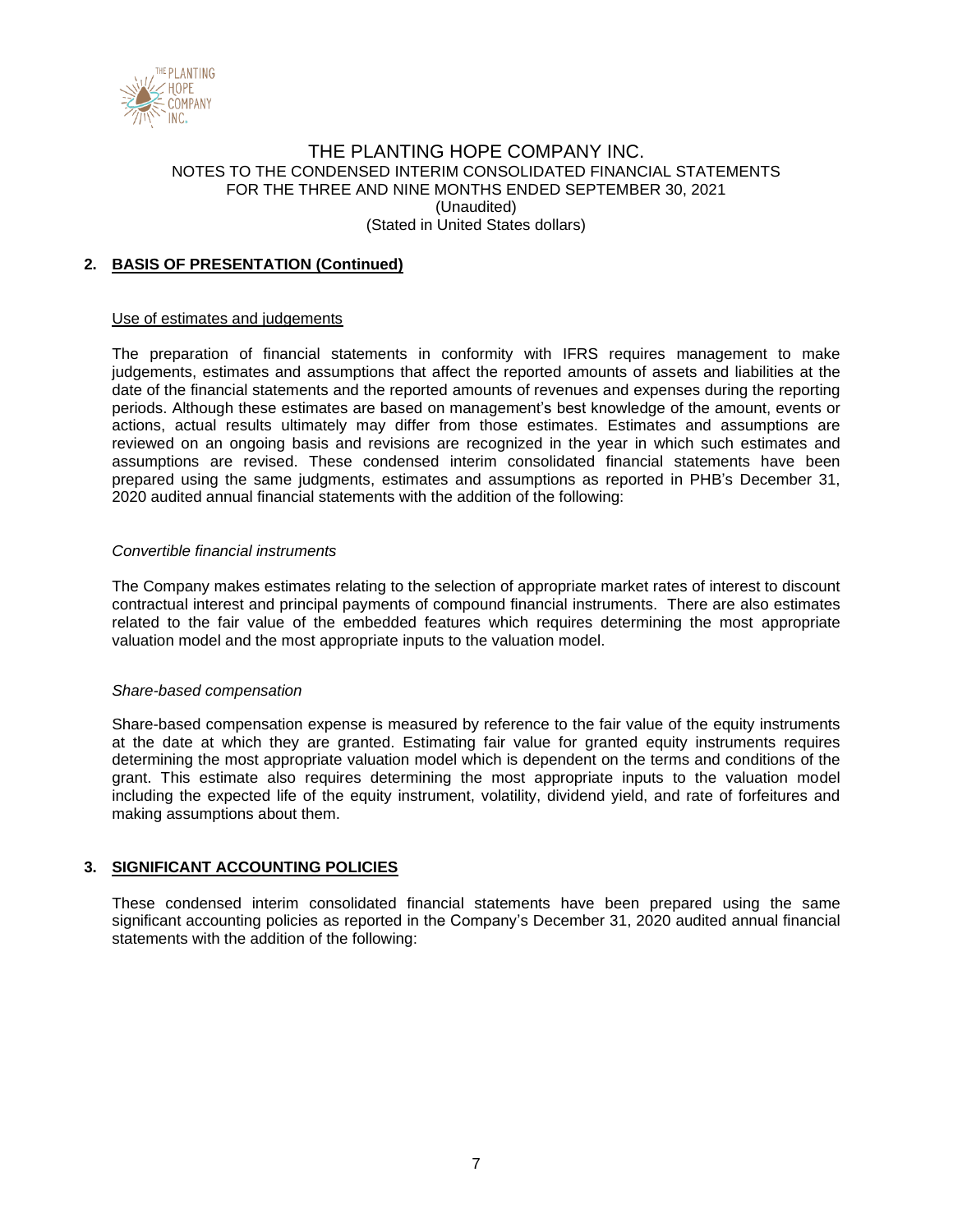

# **3. SIGNIFICANT ACCOUNTING POLICIES (Continued)**

#### Share-based payments

The Company recognizes share-based compensation expense for all warrants awarded to employees, officers and directors based on the fair value of the warrants at the date of the grant. The fair value of warrants granted to employees, officers, and directors is determined using the Black-Scholes option pricing model with market related inputs as of the date of grant. The fair value of warrants granted to consultants and agents is measured at the fair value of the services delivered unless fair value cannot be estimated reliably, in which case fair value is determined using the Black-Sholes option pricing model. Forfeitures are accounted for using estimates based on historical actual forfeiture. No forfeitures are expected. Upon the exercise of the warrants, consideration received, and the related amount is transferred from warrant reserve and recorded as share capital.

#### Loss per share

Basic loss per share is calculated by dividing the loss attributable to equity holders of the Company by the weighted average number of common shares outstanding during the year. Diluted loss per share is calculated by dividing the profit attributable to equity holders of the Company by the weighted average number of common shares outstanding, adjusted for the effects of all dilutive potential common shares. The weighted average number of common shares outstanding is increased by the total number of additional common shares that would have been issued by the Company assuming exercise of all share options and warrants with exercise prices below the average market price for the year.

#### Equity instruments

An equity instrument is any contract that evidences a residual interest in the assets of an entity after deducting all its liabilities. Equity instruments issued by the Company are recognized at the proceeds received, net of direct issue costs.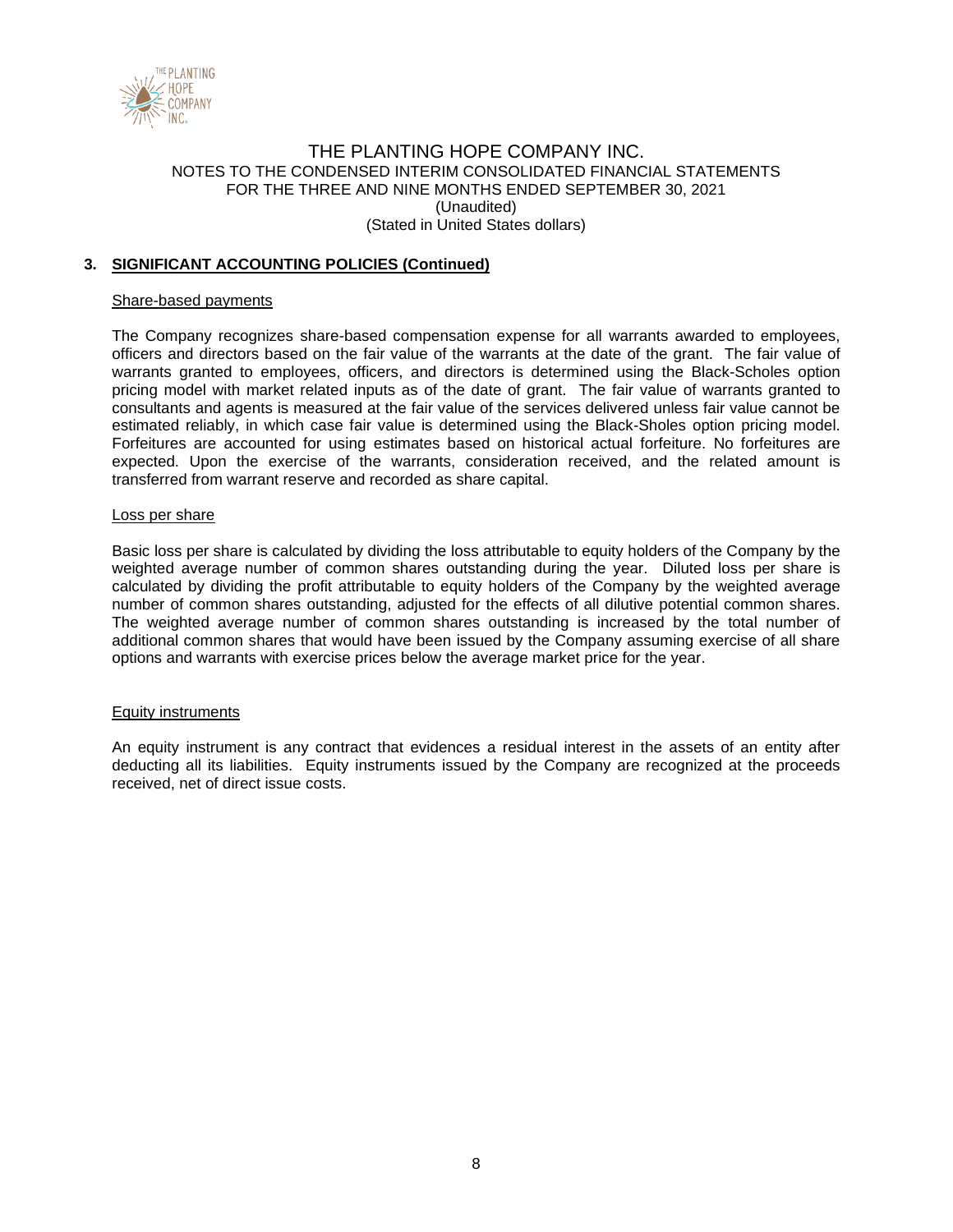

# **4. REVERSE TAKEOVER**

On August 24, 2021, TPHC and PHB entered into an arms-length Securities Purchase Agreement (the "Transaction"). The purpose of the Transaction was to effectuate a reverse takeover ("RTO") of TPHC by PHB with the goal of listing the consolidated company on the TSX Venture ("TSX-V"). The Transaction resulted in PHB becoming a wholly owned operating subsidiary of TPHC and PHB will be the primary business of the Company.

For accounting purposes, it was determined that TPHC was the accounting acquiree and PHB was the accounting acquiror since the shareholders of PHB now control TPHC, based on the guidance of IFRS 10, Consolidated Financial Statements. TPHC was determined not to be a business as defined under IFRS 3, Business Combinations. Upon RTO, PHB recorded a listing expense based on the purchase price allocation.

The convertible debt owing from PHB to TPHC was effectively settled upon the acquisition of TPHC on August 24, 2021, resulting in a gain recorded in other income of \$556,787.

TPHC agreed to acquire from each PHB unitholder all PHB units on the basis of one Multiple Voting Share ("MV Shares") to be exchanged for every one hundred PHB units held or one Subordinate Voting Shares ("SV Shares") to be exchange for every one PHB unit held. The total purchase price for all the issued and outstanding 45,069,173 PHB units consisted of an aggregate of 450,659 newly issued MV Shares and 3,273 newly issued SV Shares issued to PHB unitholders. In addition, the parties agreed basis to issue employee warrants with the right to purchase 930,825 SV Shares for which issuance occurred on November 1, 2021.

The common shares were valued at CAD \$0.40 per share which was deemed to be the fair value price per SV share. Through the Transaction, the shareholders of TPHC obtained approximately 15% of the combined entity. As such, PHB calculated the fair value of that ownership percentage that was obtained by TPHC shareholders through the transaction, as consideration. For the period ended September 30, 2021, the merger transaction cost is comprised of the purchase consideration of the Transaction less the value of TPHC's net liabilities acquired.

The Transaction was recorded as follows:

| <b>Consideration:</b>                    |                 |
|------------------------------------------|-----------------|
| Value of equity instruments              | \$<br>2,632,356 |
| Value of net liabilities:                |                 |
| Cash                                     | 887,436         |
| Convertible loan receivable              | 1,869,661       |
| Accounts payable and accrued liabilities | (175, 522)      |
| Derivative liability                     | (1,252,621)     |
| Convertible debt                         | (2,347,717)     |
| Total                                    | (1,018,763)     |
| <b>Merger transaction cost</b>           | 3,651,119       |
|                                          |                 |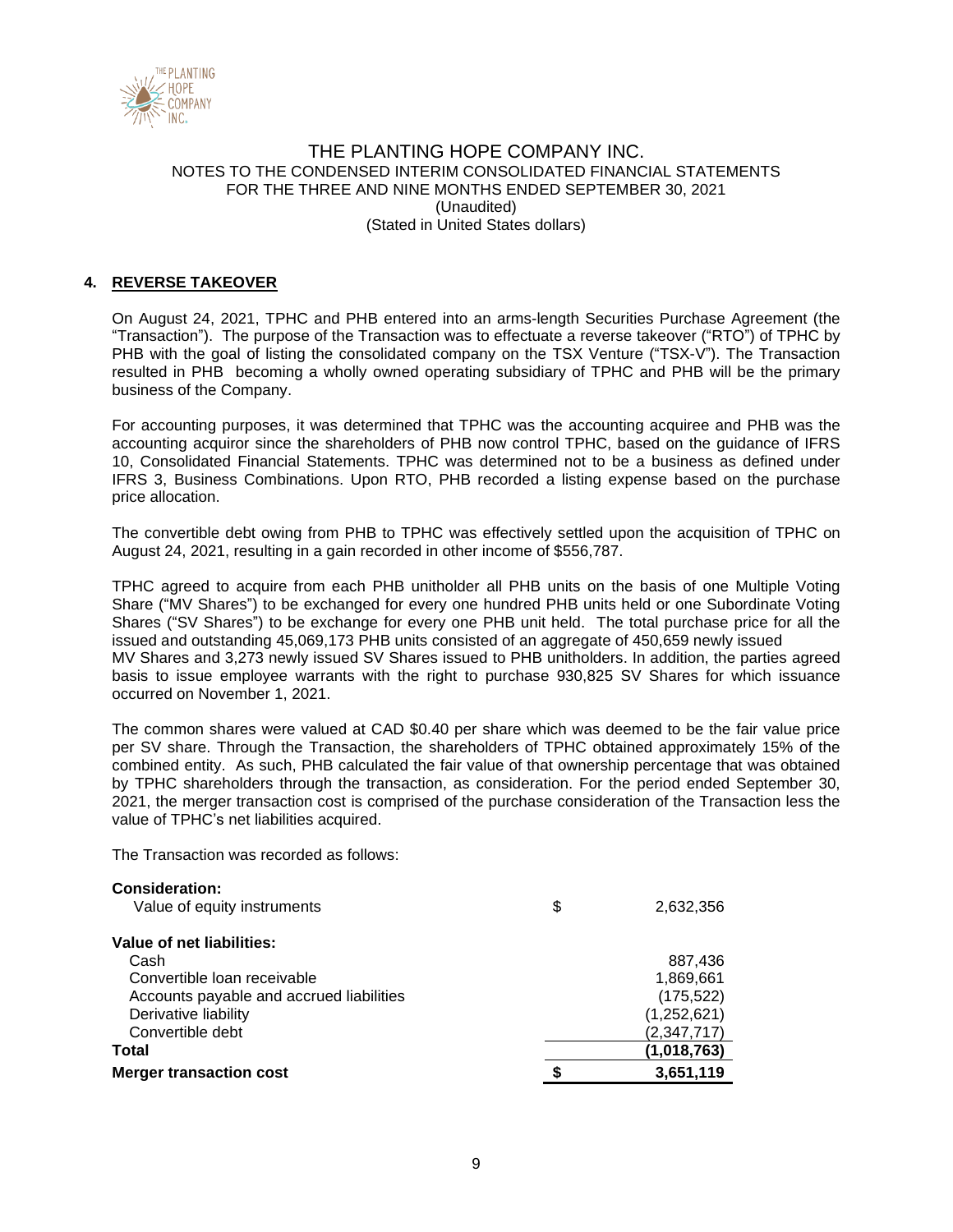

# **5. INVENTORIES AND PREPAIDS**

Inventories consists of the following:

|                                  | 2021    | 2020      |
|----------------------------------|---------|-----------|
| Ingredients                      | 95.237  | 83,148    |
| Packaging                        | 78.686  | 235,022   |
| Finished goods                   | 191,389 | 384.484   |
| Reserve for obsolete inventories | (9.389) | (247.717) |
| Total inventories                | 355,923 | 454.937   |

During the nine-month and three-month periods ended September 30, 2021, \$1,046,529 and \$392,801, respectively (2020 – nine-months \$857,552; three-months \$36,944) of inventory was expensed to cost of sales.

Prepaid consists of the following:

|                                  | 2021       | 2020   |
|----------------------------------|------------|--------|
| Insurance                        | $2,714$ \$ | 17,147 |
| Security deposit                 | 11.750     |        |
| Deposits for inventory purchases | 287,257    | 57,160 |
| Trade show deposits              | 37.108     |        |
| Service contracts                | 74.823     |        |
| Total prepaid                    | 413,652 \$ | 74,307 |

### **6. SHORT TERM DEBT**

Short term debt consists of the following:

|                           |   | 2021    | 2020            |
|---------------------------|---|---------|-----------------|
| Inventory term loans (i)  | S | 100,000 | \$<br>600,000   |
| Unsecured term loans (ii) |   | 225,000 | 125,000         |
| Secured Ioans (iii)       |   | 250,000 | 450,000         |
| PO financing (iv)         |   | 56,806  |                 |
|                           | S | 631,806 | \$<br>1,175,000 |

i) The inventory term loans, secured by inventory of the Company, consists of the following:

a. Promissory note having a principal balance of \$100,000 (2020 – \$600,000) requiring interest only payments until the maturity date of November 12, 2020, at which time principal and any unpaid interest is due in full. This loan was not repaid at maturity and remains outstanding as of September 30, 2021. Interest accrues at a rate of 15% per annum and increases to 17% per annum if principal and interest are not paid in full by the maturity date. The target inventory level must be at least equal to the amount of borrowing. On November 30, 2021, this inventory term loan having a principal balance of \$100,000 and accrued interest of \$10,312 was settled in cash.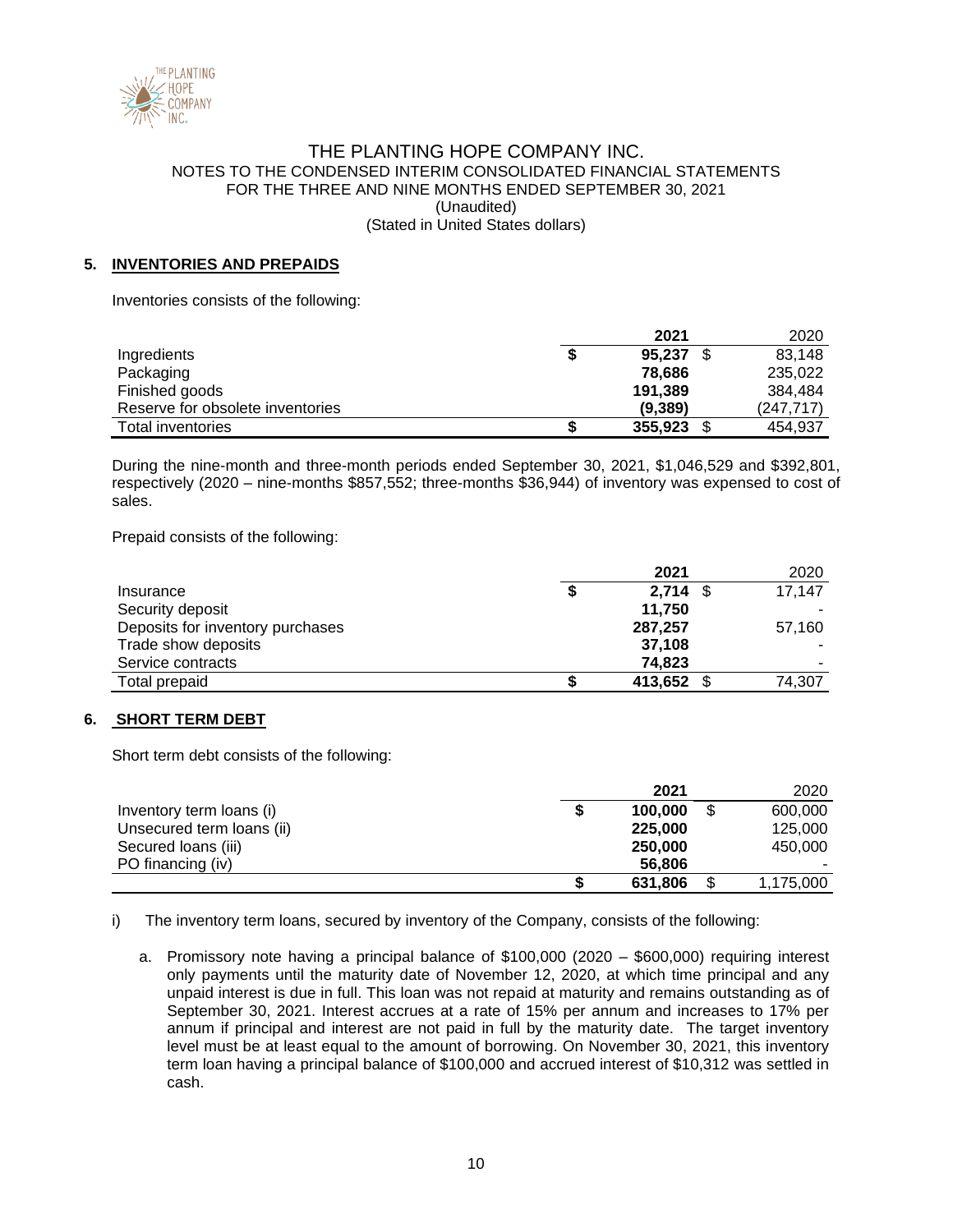

# **6. SHORT TERM DEBT (Continued)**

- ii) Unsecured term loans consist of the following:
	- a. Promissory note, due to a party related as a family member of a founding member, having a principal balance of \$100,000 (2020 - \$100,000) with a maturity date of March 31, 2021, and an extension option date of June 30, 2021, at which time principal and any unpaid interest is due in full. Interest accrues at a rate of 15% per annum. This loan was not repaid by June 30, 2021 and remained outstanding under the original terms as of September 30, 2021. On November 23, 2021, this unsecured promissory note having a principal balance of \$100,000 and accrued interest of \$12,575 was settled in cash.
	- b. Promissory note, due to a party related through share holdings, having a principal balance of \$100,000 (2020 - \$nil) with a maturity date of March 31, 2021, and an extension option date of June 30, 2021, at which time principal and any unpaid interest is due in full. Interest accrues at a rate of 15% per annum. This loan was not repaid by June 30, 2021 and remained outstanding under the original terms as of September 30, 2021. On November 22, 2021, this unsecured promissory note having a principal balance of \$100,000 and accrued interest of \$13,972 was settled in cash.
	- c. Promissory note having a principal balance of \$25,000 (2020 \$25,000) requiring interest only payments until the maturity date of February 28, 2020, at which time principal and any unpaid interest is due in full. Interest accrues at a rate of 6% per annum. This loan was not repaid at maturity and remains outstanding under the original terms. On December 16, 2021 this unsecured term loan having a principal balance of \$25,000 and accrued interest of \$3,378 was settled in cash.
- iii) Secured term loans consist of the following:
	- a. Promissory note, due to directors, having a principal balance of \$250,000 (2020 \$450,000) requiring interest only payments until the maturity date of July 7, 2020, at which time principal and any unpaid interest is due in full. Interest accrues at a rate of 12% per annum up to July 7, 2020, and 14% thereafter if not paid in full. This loan was not repaid at maturity and remains outstanding under the original terms. On November 22, 2021, this secured promissory note having a principal balance of \$250,000 and accrued interest of \$56,731 was settled in cash.
- iv) PO Financing loan consist of the following:

Short-term loan based on purchase orders from one customer. When the purchase order is placed by the customer, the Company receive funding to support the inventory required. Interest accrues at a rate of 18% per annum. When the customer pays the invoice, this loan becomes due with accrued interest. As at September 30, 2021, the customer had not paid on their invoice as it was not yet due, so the loan was not due to be repaid. On October 31, 2021 and December 23, 2021, a PO financing loan having a principal balance of \$56,056 was settled in cash through two payments including interest. The first payment totaling \$26,661 of principal and \$1,104 of interest. The second payment totaling \$30,145 of principal and \$1,378 of interest.

As of August 24, 2021, \$200,000 in short term debt was converted to 1,089,371 common shares including \$62,827 of accrued interest.

As of September 30, 2021, accrued interest on the above loans was \$84,490 (2020 - \$26,559) and has been recorded in accounts payable and accrued liabilities.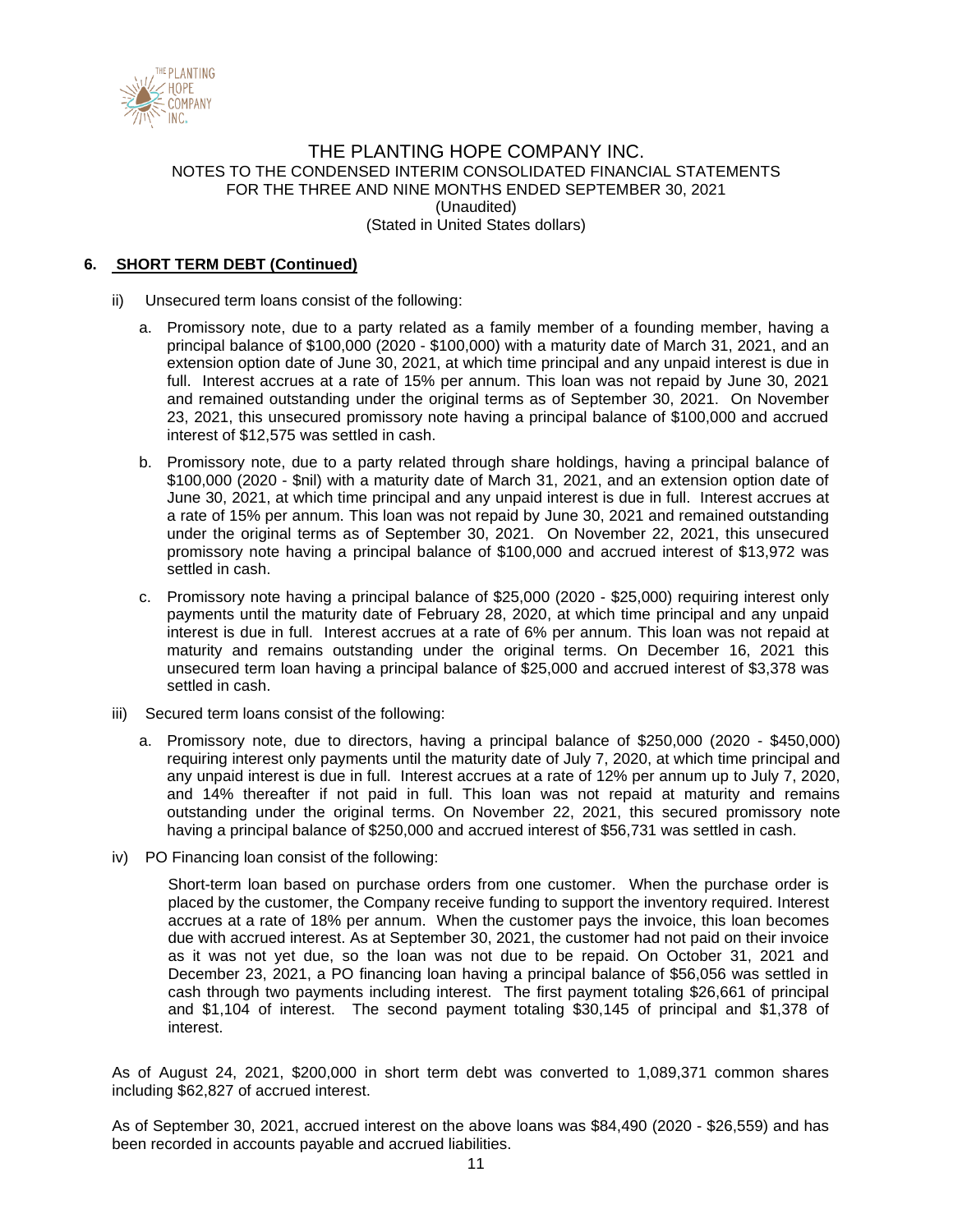

# **7. CONVERTIBLE DEBT**

Between the period from February 2, 2021, to June 30, 2021, PHB issued unsecured Convertible Debentures ("Debenture") for aggregate proceeds of \$775,000. Each Debenture bears interest at a rate of 1.25% per annum. Principal and interest, if not converted, is due on the first anniversary date of the Debenture agreement. As of August 24, 2021 the convertible notes including the amount of \$775,000 were converted to shares (Note 11(iii)).

During the period ended June 30, 2021 and September 30, 2021, the Company issued unsecured Convertible Notes ("Notes") for aggregate proceeds of \$3,909,602 (CAD \$5,000,000). The Notes accrue a simple rate of interest at 2% per annum, payable semi- annually. Finders' shares and warrants were issued on August 31, 2021, and the corresponding value was included as an issuance cost of the Notes. The total value was prorated based on the relative values of the convertible note and derivative liability, the amount attributable to the convertible note was included as a debt issuance cost and the amount attributable to the derivative liability was expensed.

The Notes contain the following conversion options:

- i. At the option of the holder, from the date of completion of an IPO until one day preceding the maturity date; If the Company completes an IPO on or before June 30, 2022 ("IPO Closing"), the Notes shall be convertible at the option of the holder from the date of completion of the IPO closing until one day preceding the maturity date a price equal to:
	- a. 15% discount to the share price of the IPO if converted from the date of the IPO Closing until one day preceding the Maturity date; or
	- b. 30% discount to the share price of the IPO if automatically converted on the Maturity Date

As the Notes do not have a fixed conversion price, it does not meet the fixed for fixed criteria, therefore the fair value of the conversion feature was classified as a derivative liability. The estimated value of the conversion feature was determined based on the expected "in-the-money" value of the Notes using the following estimates:

i) 70% conversion price to the IPO price; ii) probability of IPO occurring of 100%; iii) expected time to IPO Closing of 1.38 years and risk-free rate of 0.25%. The residual debt host portion of the Notes was accreted using an effective interest rate ("EIR") of approximately 3.6% per month. Accretion expense has been included in accretion and interest in the statements of loss and comprehensive loss.

A summary of the convertible note is as follows:

|                              | \$4M CAD<br><b>Tranche</b> |    | \$1M CAD<br><b>Tranche</b> |     | Total     |
|------------------------------|----------------------------|----|----------------------------|-----|-----------|
| As at December 31, 2020      | \$                         | -S | $\sim$                     | \$. |           |
| Recognized on RTO / initial  | 2,347,578                  |    | 465.357                    |     | 2,812,935 |
| Accretion expense            | 62.829                     |    |                            |     | 62.829    |
| Foreign currency impact      | (22, 564)                  |    |                            |     | (22, 564) |
| Issuance of finders' fee (1) | (219,236)                  |    |                            |     | (219,236) |
| As at September 30, 2021     | 2,168,607                  | \$ | 465,357                    |     | 2,633,964 |

(1) Convertible debt issued during the period ended June 30,2021 prior to the RTO date, the finders fee was issued on August 31, 2021.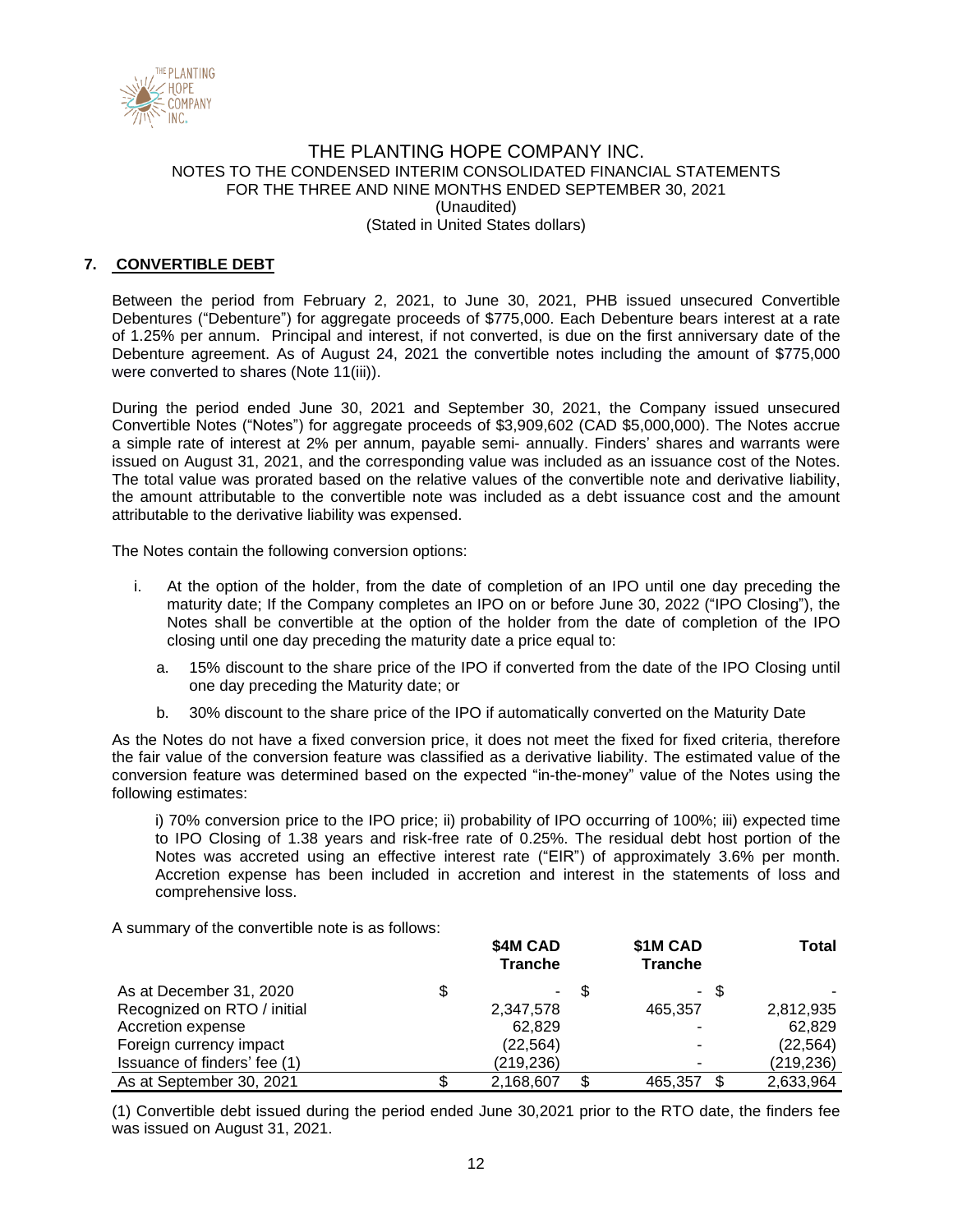

# **7. CONVERTIBLE DEBT (Continued)**

A summary of the derivative liability is as follows:

|                             | \$4M CAD<br><b>Tranche</b> |      | \$1M CAD<br><b>Tranche</b> |      | Total     |
|-----------------------------|----------------------------|------|----------------------------|------|-----------|
| As at December 31, 2020     | $\sim$                     | - \$ |                            | - \$ |           |
| Recognized on RTO / initial | 1,252,546                  |      | 266.501                    |      | 1,519,047 |
| Foreign currency impact     | (13, 183)                  |      | $\overline{\phantom{a}}$   |      | (13, 183) |
| Fair value adjustment       | 36.730                     |      |                            |      | 36.730    |
| As at September 30, 2021    | 1,276,093                  | \$   | 266,501                    | \$.  | 1,542,594 |

As at September 30, 2021, interest accrued and recorded in accounts payable and accrued liabilities totaled \$22,159 (2020 - \$nil).

## **8. GOVERNMENT LOANS**

#### **SBA EDIL Loan**

On June 11, 2020, the Company executed a long-term loan agreement with the US Small Business Administration ("SBA Loan") in the amount of \$150,000. The SBA Loan has a 30-year term, an interest rate of 3.75% per annum, and requires monthly principal and interest payments commencing 12 months from the date the funds were received by the Company. The loan is secured by assets of the Company and matures June 22, 2050. An effective interest rate of 17.8% was used to discount the anticipated future cash flow of the loan and determine the carrying value at the date of entering into the loan agreement. The effective interest rate of 17.8% approximates the costs of corporate bonds with similar repayment terms.

|                                    | Carrying<br>Value |
|------------------------------------|-------------------|
| Loan advanced, net of fees         | \$<br>149.900     |
| Benefit on low interest loan       | (135, 701)        |
| Accretion                          | 1.318             |
| Loan payable at December 31, 2020  | 15,517            |
| Accretion                          | 2,209             |
| Loan payable at September 30, 2021 | 17.726            |

During the nine-month and three-month periods ended September 30, 2021, interest expense recorded and accrued on the loan was \$7,043 and \$4,163, respectively (September 30, 2020 – nine-month \$2,851 and three-month \$nil) and is included in accounts payable and accrued liabilities.

### **Paycheck Protection Program**

On February 16, 2021, the Company executed a loan agreement with the Bank of Rantoul under the US Government sponsored Paycheck Protection Program ("PPP Loan"). The Company obtained \$197,314 with an interest rate of 1% per annum payable at the end of the term of the loan. The loan matures on February 16, 2026. Under the terms of the PPP Loan, loan amounts are to be utilized during an 8 to 12 week period commencing at the date of signing the PPP Loan on specific US based expenditures including payroll and benefits of employees, rent and utilities. Under the terms of an PPP Flexibility Act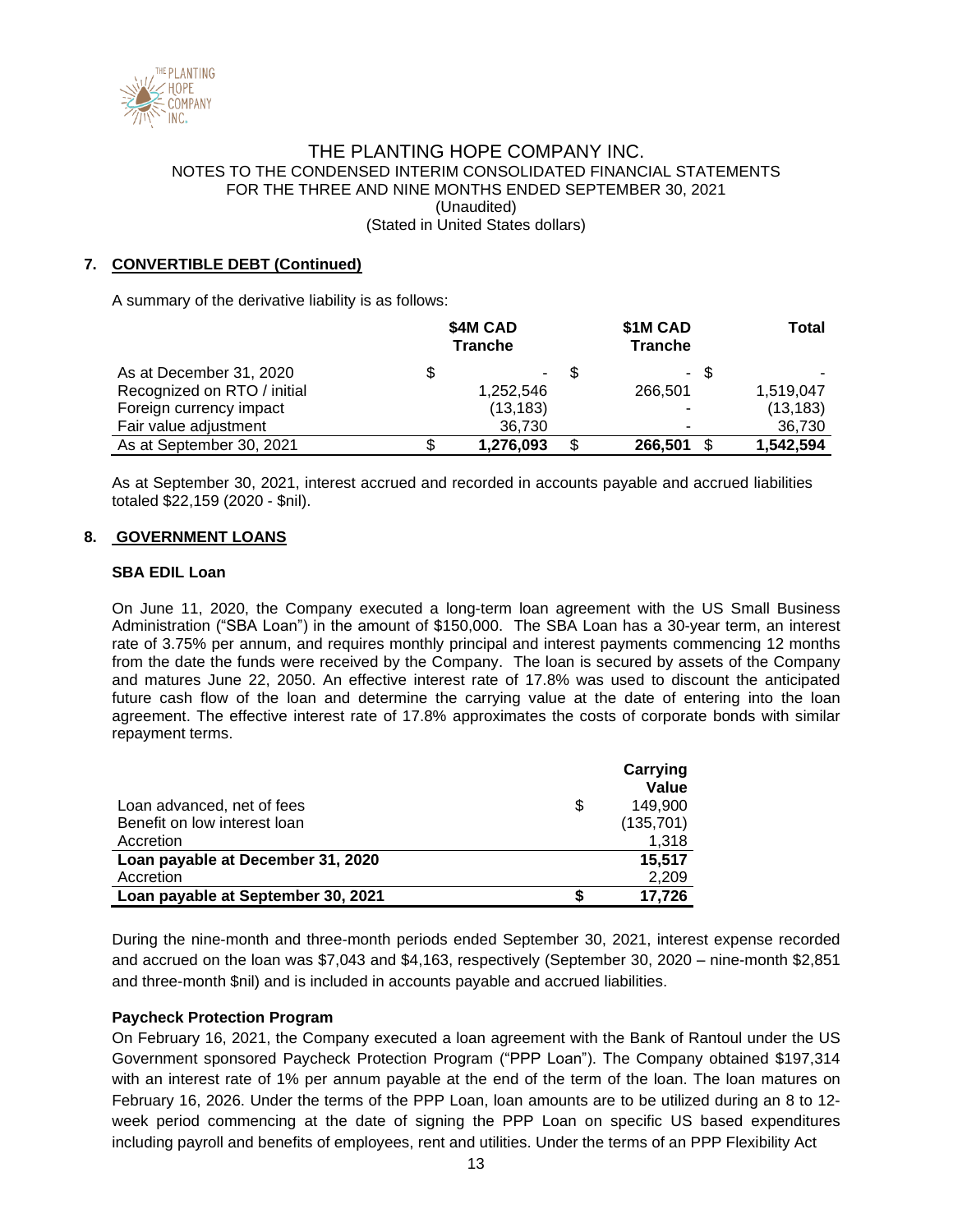

# **8. GOVERNMENT LOANS (Continued)**

(signed on June 5, 2020) repayment of the PPP Loan commences 10 months following the cover period. At maturity, the remaining unpaid principal plus accrued interest is due and payable.

An effective interest rate of 17.8% was used to discount the anticipated future cash flow of the loan and determine the carrying value at the date of entering into the loan agreement. The effective interest rate of 17.8% approximates the costs of corporate bonds with similar repayment terms.

On August 24, 2021, the Company received forgiveness. The loan payable balance was then removed and recorded as Government Income.

|                              | Carrying<br>Value |
|------------------------------|-------------------|
| Loan advanced, net of fees   | 197.314           |
| Benefit on low interest loan | (72, 045)         |
| Accretion                    | 9.227             |
| Government income            | 134.496           |

### **9. RELATED PARTY TRANSACTIONS**

As at September 30, 2021 \$nil (December 31, 2020 - \$383,228) deferred compensation was due to the Company's founding members which was deferred to assist the Company in funding operations. The balance of \$445,123 was converted to shares through the issuance of 1,831,625 equivalent amount of SV shares (Note 11(iii)).

On August 25, 2021, the Company converted to shares \$41,159 previously included in due to related parties through the issuance of 169,364 equivalent amount of SV shares. As of September 30, 2021, the balance due to these related parties was \$59,924 (December 31, 2020 - \$101,083).

On August 25, 2021, the Company paid \$103,000 in consulting expenses owed to a founding member through the issuance of 427,699 equivalent amount of SV shares (Note 11(iii)). As of September 30, 2021, the balance due to these related parties was \$nil (December 31, 2020 - \$88,416).For the period ended September 30, 2021, \$nil in consulting fees to a founding member were expensed (September 30, 2020 - \$54,002)

On August 25, 2021, the Company paid \$45,435 for consulting expenses due to a sibling of a founding member through the issuance of 186,959 equivalent amount of SV shares (Note 11(iii)). Additionally, as of September 30, 2021, the Company included in consulting expenses \$10,056 (September 30, 2020 - \$11,652) for services rendered by a sibling of a founding member.

A founder of the Company is also a shareholder in another company that sells services to the Company. The Company expensed \$15,078 during the period ended September 30, 2021 (September 30, 2020 - \$nil).

Transactions with related parties are incurred in the normal course of business and initially measured at fair value.

Key management personnel include executive officers and directors. As of September 30, 2021, key management compensation totaled \$464,512 (September 30, 2020 - \$471,121).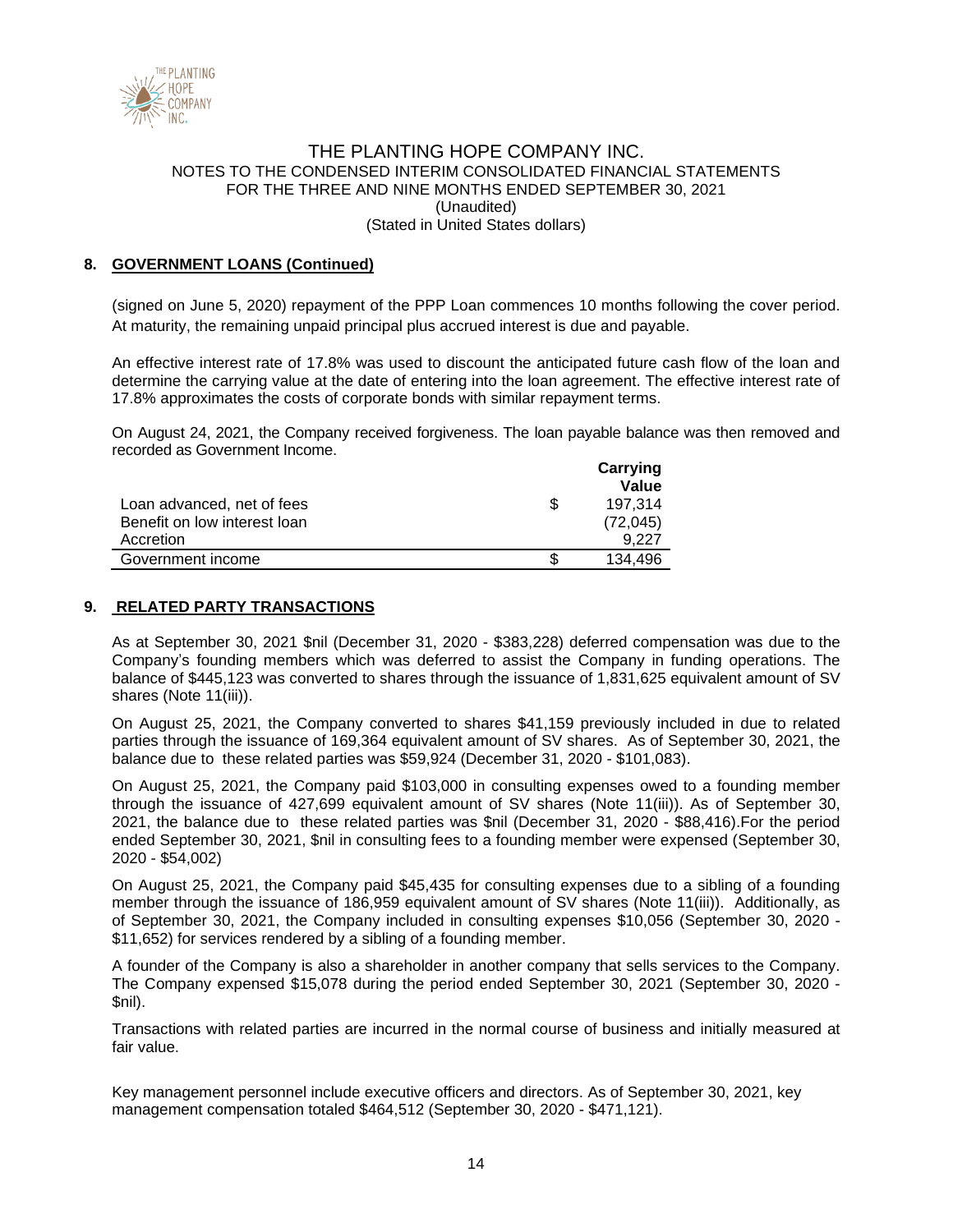

## **10. FINANCIAL INSTRUMENTS**

### (a) Risk management

The Company's activities expose it to a variety of financial risks including credit risk, liquidity risk and market risk. This note presents information about the Company's exposure to each of the above risks, the Company's objectives, policies and processes for measuring and managing risk, and the Company's management of capital. Further quantitative disclosures are included throughout these condensed interim consolidated financial statements. The Company employs risk management strategies to ensure that any exposures to risk are in compliance with the Company's business objectives and risk tolerance levels. While the Board of Directors has the overall responsibility for the Company's risk management framework, the Company's management has the responsibility to administer and monitor these risks.

(b) Fair value of financial instruments

The fair values of cash, trade accounts receivable, accounts payable and accrued liabilities, short-term debt, and due to related parties approximate their carrying values due to the short-term maturity of those instruments. The fair values of convertible debt, derivative liability, SBA EIDL loan and PPP loan approximate its carrying value as it bears interest at an effective rates or fixed rates consistent with market rates for similar debt.

Fair value represents the price at which a financial instrument could be exchanged in an orderly market, in an arm's length transaction between knowledgeable and willing parties who are under no compulsion to act. The Company classifies the fair value of the financial instruments according to the following hierarchy based on the amount of observable inputs used to value the instrument.

- Level 1: Fair value measurements are those derived from quoted prices (unadjusted) in the active market for identical assets or liabilities.
- Level 2: Fair value measurements are those derived from inputs other than quoted prices that are observable for the asset or liability, either directly (i.e. as prices) or indirectly (derived from prices).
- Level 3: Fair value measurements are those derived from valuation techniques that include inputs for the asset or liability that are not based on observable market data.
- (c) Credit risk

Credit risk is the risk of financial loss to the Company if a customer or counterparty to a financial instrument fails to meet its contractual obligations. The Company maintains its cash in bank deposits which, at times, may exceed federally insured limits. The Company believes it is not exposed to any significant credit risk on its cash as it is held with reputable financial institutions in the United States.

The principal markets for the Company's products are in the United States; however, a portion of sales are to foreign distributors. Management performs continuing credit evaluations of its customers and generally does not require collateral. Historically, the Company has not experienced significant losses related to receivables from individual customers.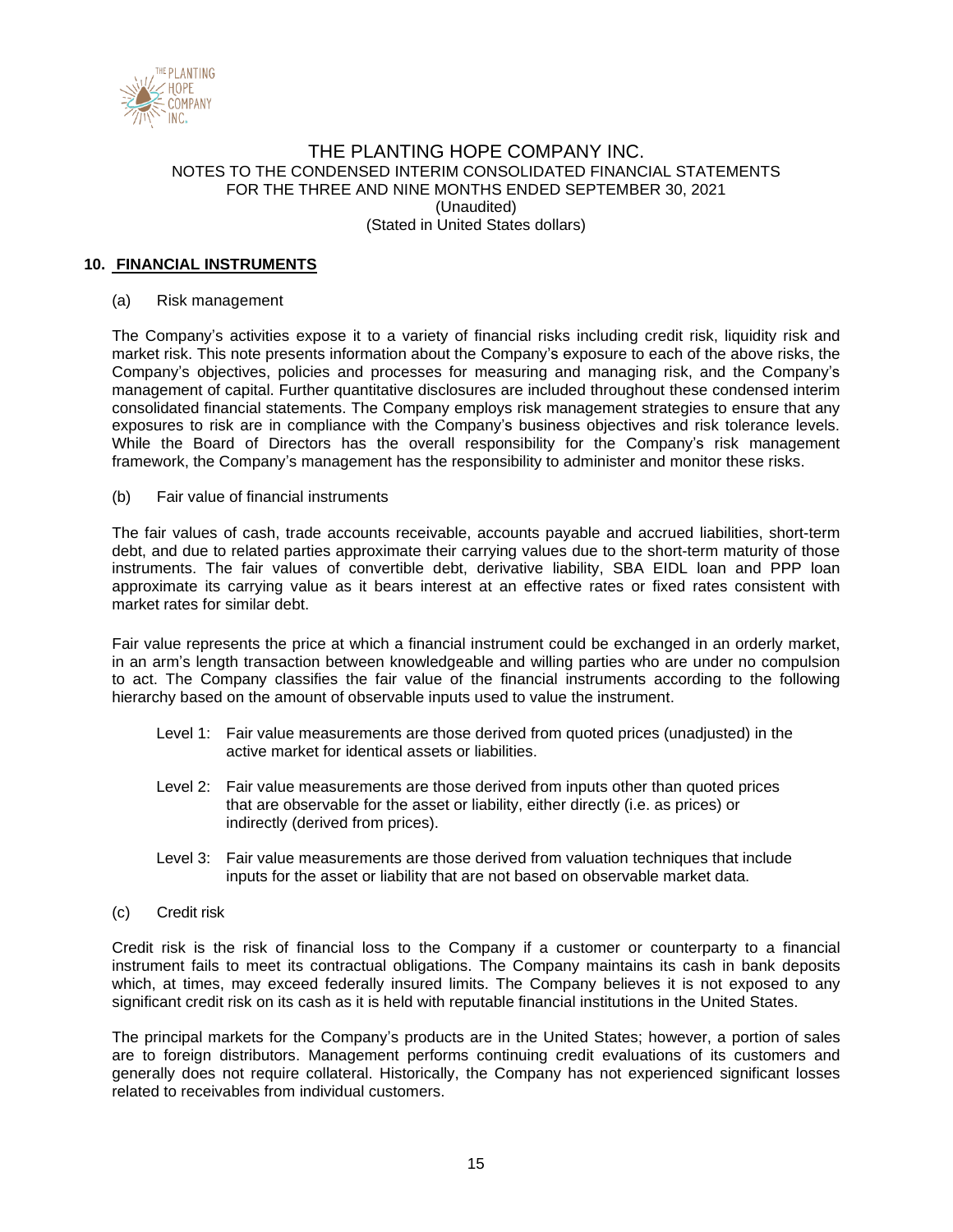

## **10. FINANCIAL INSTRUMENTS (Continued)**

The Company derived approximately 87% of its total sales from three customers for the period ended September 30, 2021. The Company derived approximately 79% of its total sales from five customers for the period ended September 30, 2020.

The Company has taken the approach of reviewing its trade receivables and estimating an expected credit loss based on the length of past due, payment history, and total sales. These provisions are considered representative across all customers of the consolidated entity based on recent sales experience, historical collection rates and forward-looking information that is available. The Company's maximum exposure to credit risk for accounts receivable is equal to the carrying value of accounts receivable on the consolidated statements of financial position shown net of an appropriate allowance for expected credit losses.

Significant changes in industry conditions will increase the risk of not collecting receivables. Management believes the risk is generally mitigated by the size and reputation of the companies to which they extend credit. As of September 30, 2021 and December 31, 2020, the Company's accounts receivable are comprised of the following:

|                                            | 2021      | 2020          |
|--------------------------------------------|-----------|---------------|
| Less than 60 days overdue                  | 29,191    | \$<br>(9,659) |
| Greater than 60 days over due              | 58,886    | 61,374        |
| Total trade receivables                    | 88.077    | 51.715        |
| Less: allowance for expected credit losses | (18, 310) | (20,250)      |
| Total trade receivables                    | 69,767    | 31,465        |

### (d) Liquidity risk

Liquidity risk is the risk that the Company will not be able to meet its financial obligations as they become due. The Company's approach to managing liquidity is to ensure it will have sufficient liquidity to meet its liabilities when due. The Company's ongoing liquidity is impacted by various external events and conditions, including commodity price fluctuations and global economic conditions. The Company manages this risk through detailed monitoring of budgeted and projected operating results and cash requirements. Senior management regularly reviews levels of sales and monitors obligations and customer credit facilities.

The Company's liabilities currently exceeds its assets. The Company expects to repay its financial liabilities in the normal course of operations and to fund future operational and capital requirements through operating cash flow, as well as future equity and debt financings.

The Company's liabilities include obligations relating to its issuance of convertible notes to investors totaling approximately \$4,000,000. The Company has the ability to make a cash settlement offer to the convertible note holders should it have sufficient cash and considers such payment to be in the best interests of the Company taking into account the Company's liquidity risk management strategy. However, the convertible note holders have no obligation to accept the Company's cash offer, at which time those convertible notes will convert to Subordinate Voting Shares, nor can the holders force the Company to redeem their convertible notes for cash. Should the Company not make a cash offer to settle all or part of the convertible notes that remain unconverted during their term, which early conversion is at the sole discretion of the holders, then all remaining convertible notes that have not been converted by the holders prior to the end of the term will automatically convert into Subordinate Voting Shares at the end of the term (Note 7).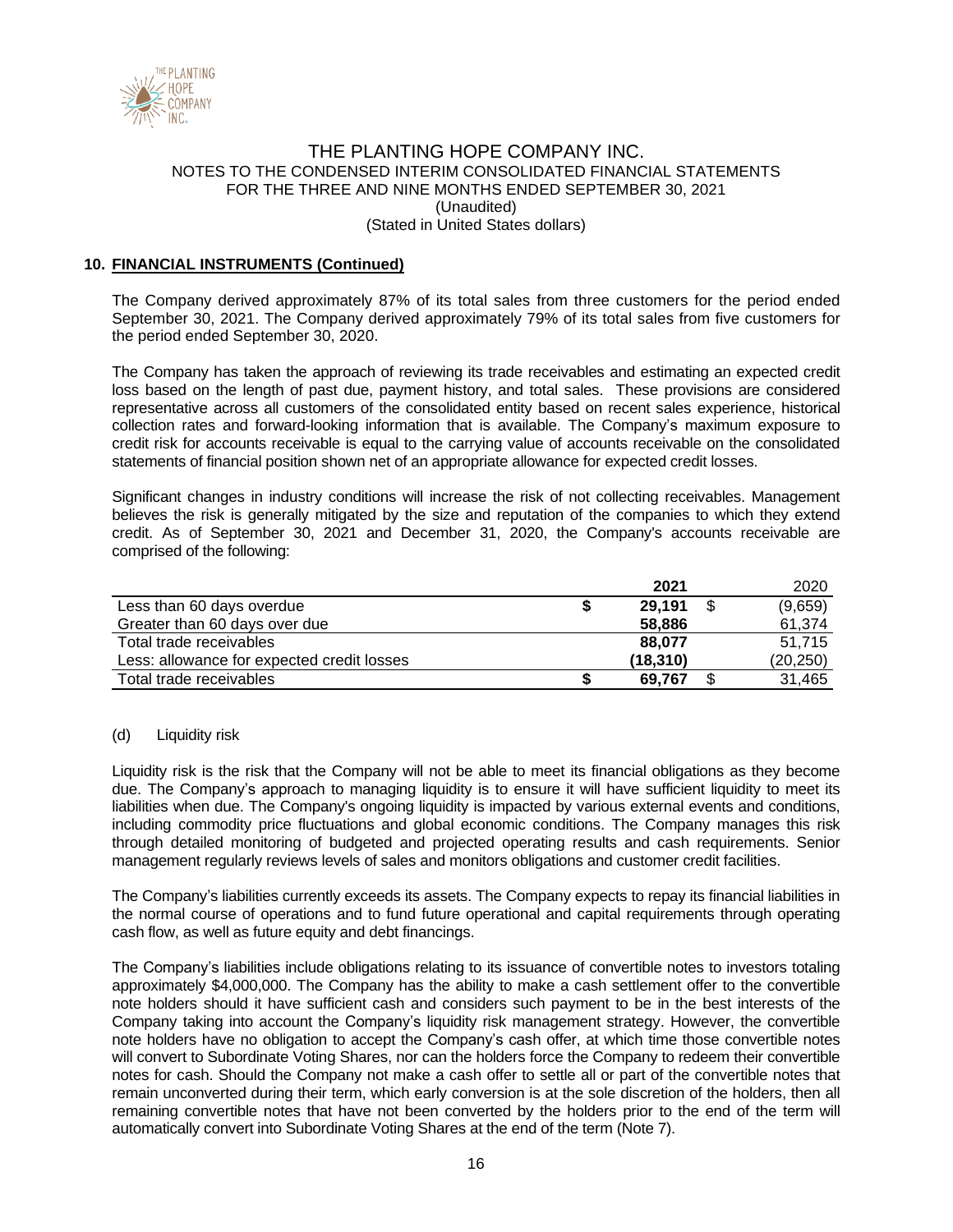

### **10. FINANCIAL INSTRUMENTS (Continued)**

The table below summarizes the maturity profile of the Company's financial liabilities at September 30, 2021 and December 31, 2020 based on contractual payments:

| As at September 30, 2021                    | Less than 1<br>vear | 1 to 2<br>vears | $2$ to 5<br>vears | > 5 years | Total       |
|---------------------------------------------|---------------------|-----------------|-------------------|-----------|-------------|
| Accounts payable and accrued<br>liabilities | 937,152             |                 |                   | ۰         | 937,152     |
| Short-term debt                             | 631,806             |                 |                   | ۰.        | 631,806     |
| Convertible debt                            | ۰                   | 4,032,967       | ۰                 |           | 4,032,967   |
| Due to related parties                      | 59.924              |                 |                   | ۰         | 59.924      |
| SBA EIDL Loan                               |                     | 3.474           | 17,992            | 128.534   | 150,000     |
| <b>Total</b>                                | \$1,628,882         | \$4,036,441     | \$17,992          | \$128,534 | \$5,811,849 |

| As at December 31, 2020                     | Less than 1<br>vear | 1 to 2<br>vears | $2$ to 5<br>vears | > 5 years | Total       |
|---------------------------------------------|---------------------|-----------------|-------------------|-----------|-------------|
| Accounts payable and accrued<br>liabilities | 1,361,780           |                 |                   | ۰         | 1,361,780   |
| Short-term debt                             | 1,175,000           |                 |                   | ۰.        | 1,175,000   |
| Convertible debt                            | ۰                   | 696.507         |                   | ۰         | 696,507     |
| Due to related parties                      | 484.311             |                 |                   | ۰         | 484.311     |
| SBA EIDL Loan                               | $\blacksquare$      | 262             | 10,007            | 139,731   | 150,000     |
| Total                                       | \$3,021,091         | \$696,769       | \$10,007          | \$139,731 | \$3,867,598 |

### (e) Interest rate risk

Interest rate risk is the risk that future cash flows will fluctuate as a result of changes in market interest rates. The Company is exposed to interest rate cash flow risk to the extent that changes in market interest rates impact its loans and debt when new terms are negotiated. The Company's current debt carries fixed rate of interest. The Company had no interest rate swaps or financial contracts in place as at or during the periods ended September 30, 2021, and 2020.

### (f) Capital management

The Company's capital management policy is to maintain a good capital base that optimizes the Company's ability to grow, maintain investor and creditor confidence and to provide a platform to create value for its shareholders. The Company's officers are responsible for managing the Company's capital and do so through management meetings and periodic board meetings including reviews of financial information. In 2022 and going forward this will also include board review of budgets and forecasts. The Company considers its capital structure to include equity, loans, and debt.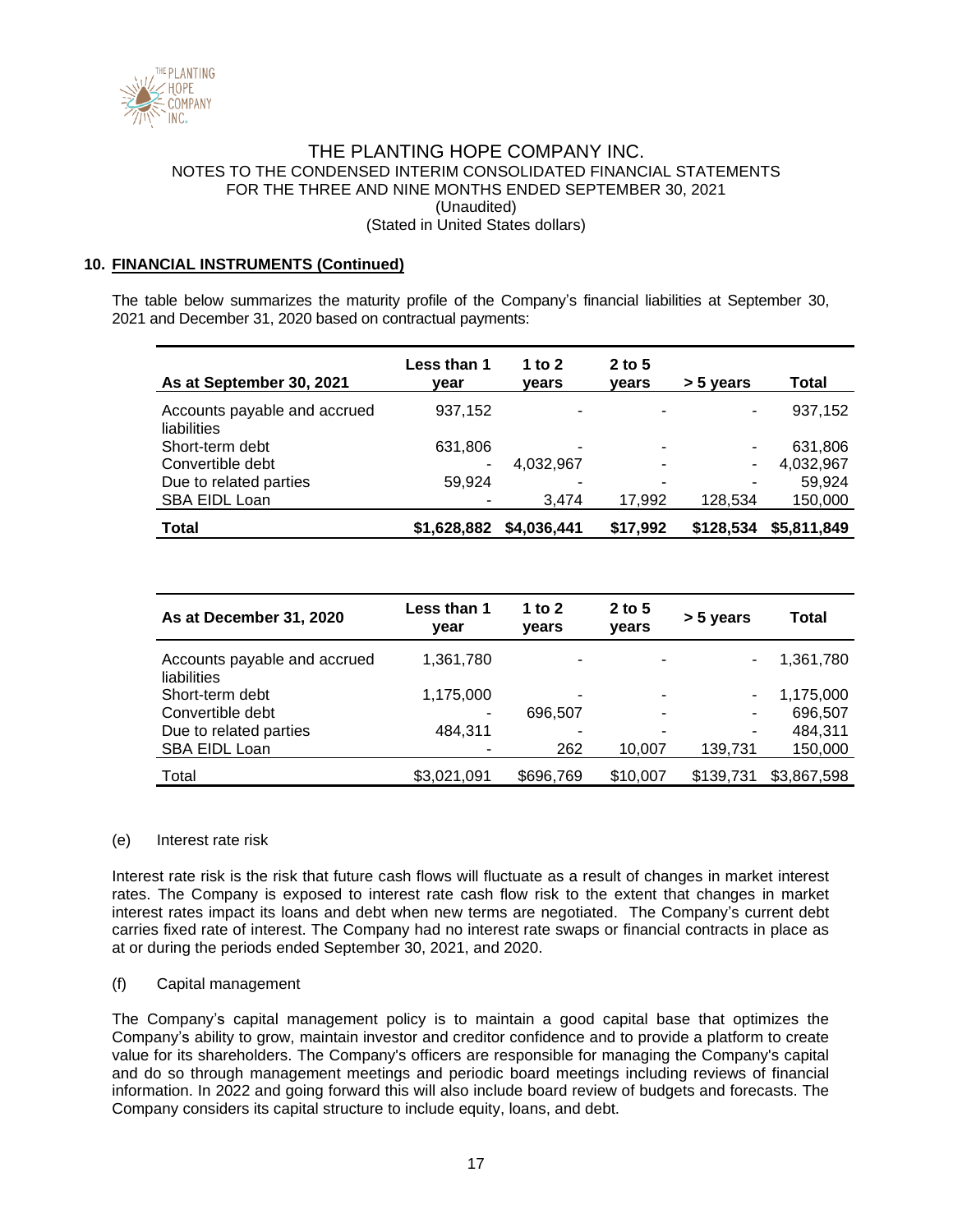

## **10. FINANCIAL INSTRUMENTS (Continued)**

The Company monitors capital based on its current working capital, projected cash flow from operations and anticipated capital expenditures. In order to manage its capital structure, the Company prepares annual operating budgets and business plans, which are updated as necessary. The annual and updated budgets are prepared by the Company's management and reviewed by the Board of Directors. The budget results are regularly reviewed and updated as required.

In order to maintain or adjust the capital structure, the Company may issue shares, seek debt financing and adjust its capital spending to manage its current and projected capital structure. The Company's ability to raise additional debt or equity financing is impacted by external factors, including global economic conditions. The Company continually monitors economic and general business conditions.

The Company's capital management policy has not changed during the periods ended September 30, 2021 and 2020.

## **11. SHARE CAPITAL**

#### **Authorized**

The Company is authorized to issue an unlimited number of subordinate voting shares and multiple voting shares.

#### **Issued**

|                                                    | Number of     |      |            |
|----------------------------------------------------|---------------|------|------------|
| <b>Common Shares</b>                               | <b>Shares</b> |      | Value      |
| Carrying value of TPHC as at December 31, 2020     |               | - \$ | 9,022,788  |
| Carrying value of TPHC                             | 8,300,000     |      | 133,847    |
| Debt conversion (iii) (Notes 6,7,9)                |               |      | 2,766,968  |
| Issued to finders (i)                              | 585,750       |      | 185,730    |
| Issued to finders (ii)                             | 150,000       |      | 47,316     |
| Elimination of PHB shares and THPC equity (Note 4) |               |      | (133, 847) |
| Shares issued to affect RTO (Note 4)               | 45,069,175    |      | 2,632,356  |
| As of September 30, 2021                           | 54,104,925 \$ |      | 14,655,158 |

(i) On August 31, 2021, the Company issued 585,750 SV Shares at a price of CAD \$0.40 per SV Share and 585,750 warrants as finders fees for the CAD \$4,000,000 convertible debenture. The gross value of the shares issued is \$185,730. Each warrant entitles the holder to purchase one SV Share of the Company at an exercise price of CAD \$0.40 per unit for a period of two years. The value attributed to the warrants based on the Black Sholes model is \$130,011.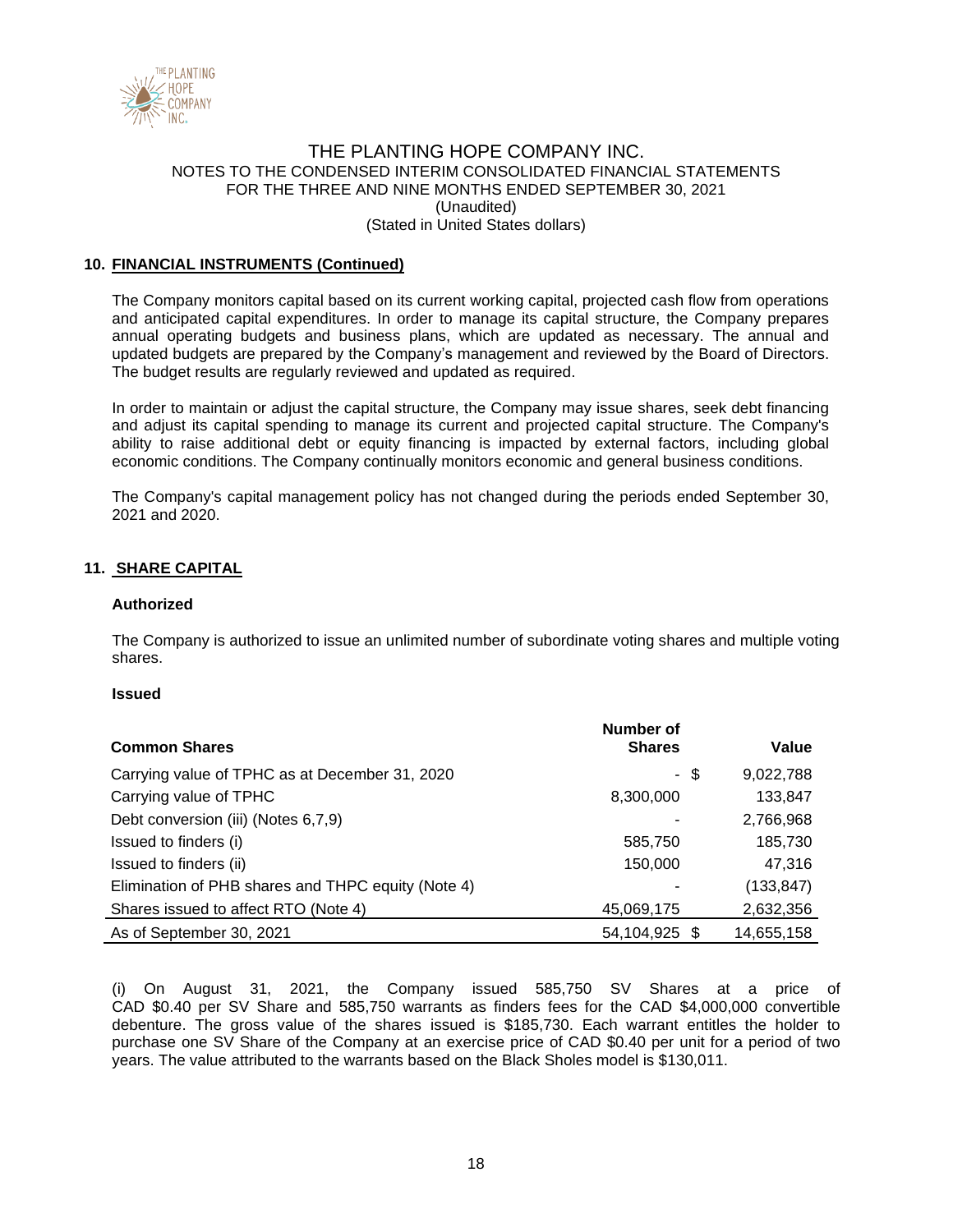

# **11. SHARE CAPITAL (Continued)**

(ii) On September 29, 2021, the Company issued 150,000 SV Shares at a price of CAD \$0.40 per SV Share and 150,000 warrants as finders fees for the CAD \$1,000,000 convertible debenture. The gross value of the shares issued is \$47,316. Each warrant entitles the holder to purchase one SV Share of the Company at an exercise price of CAD \$0.40 per unit for a period of two years. The value attributed to the warrants based on the Black Sholes model is \$33,120.

(iii) 4,023,567 equivalent amount of SV shares with a value of \$2,766,968 were issued to settle debt amounts included in due to related party, convertible debt and accounts payable and accrued liabilities in the amount of \$2,507,920 resulted in a loss of \$259,048 included in other income.

#### **Warrants**

On August 31, 2021, the Company issued 9,000,000 SV share purchase warrants and 180,000 MV Share purchase warrants.

The SV share purchase warrants entitle the holder to purchase one common unit of the Company at an exercise price of CAD \$0.25 per SV Share for a period of five years. The value attributed to the warrants based on the Black Sholes models is \$2,247,305.

The MV share purchase warrants entitle the holder to purchase one MV Share of the Company at an exercise price of CAD \$1.00 per unit for a period of five years. The value attributed to the warrants based on the Black Sholes models is \$nil. **Weighted** 

| <b>Warrant Issue</b><br>Date | <b>Warranty Expiration</b> | <b>Strike Price</b><br>\$(CAD) | Number of<br>Warrants | <i>v</i> eignted<br>average term<br>remaining (years) | <b>Valuation</b><br>\$(USD) |
|------------------------------|----------------------------|--------------------------------|-----------------------|-------------------------------------------------------|-----------------------------|
| 8/31/2021                    | 8/31/2023<br>(i)           | 0.40                           | 585.750               | 1.92                                                  | 130,011                     |
| 8/31/2021                    | 11/12/2026                 | 0.25                           | 3,150,001             | 5.12                                                  | 786,557                     |
| 8/31/2021                    | 11/12/2026                 | 0.25                           | 3,199,998             | 5.12                                                  | 799,041                     |
| 8/31/2021                    | 11/12/2026                 | 0.25                           | 2,650,001             | 5.12                                                  | 661,707                     |
| 9/28/2021                    | 9/29/2023<br>(ii)          | 0.40                           | 150,000               | 2.00                                                  | 33,120                      |

The estimated value of the warrants is based on the Black-Sholes option pricing model with the following assumptions:

| Dividend yield                         | 0%              |
|----------------------------------------|-----------------|
| <b>Expected volatility</b>             | 110% - 148%     |
| Risk free interest rate                | 1% - 1.45%      |
| Share price                            | $$0.25 - $0.40$ |
| Term                                   | $2 - 5$ years   |
| Fair value of warrants \$0.25 - \$0.31 |                 |

The performance warrants and employee warrants are accounted for as equity-based compensation on the statement of loss and comprehensive loss. The finders warrants and subordinate voting shares associated with the finders' warrants are allocated amongst the convertible notes in the amount of \$272,067 to which they're attributed to, as well as expense in the amount of \$123,634 (Note 7).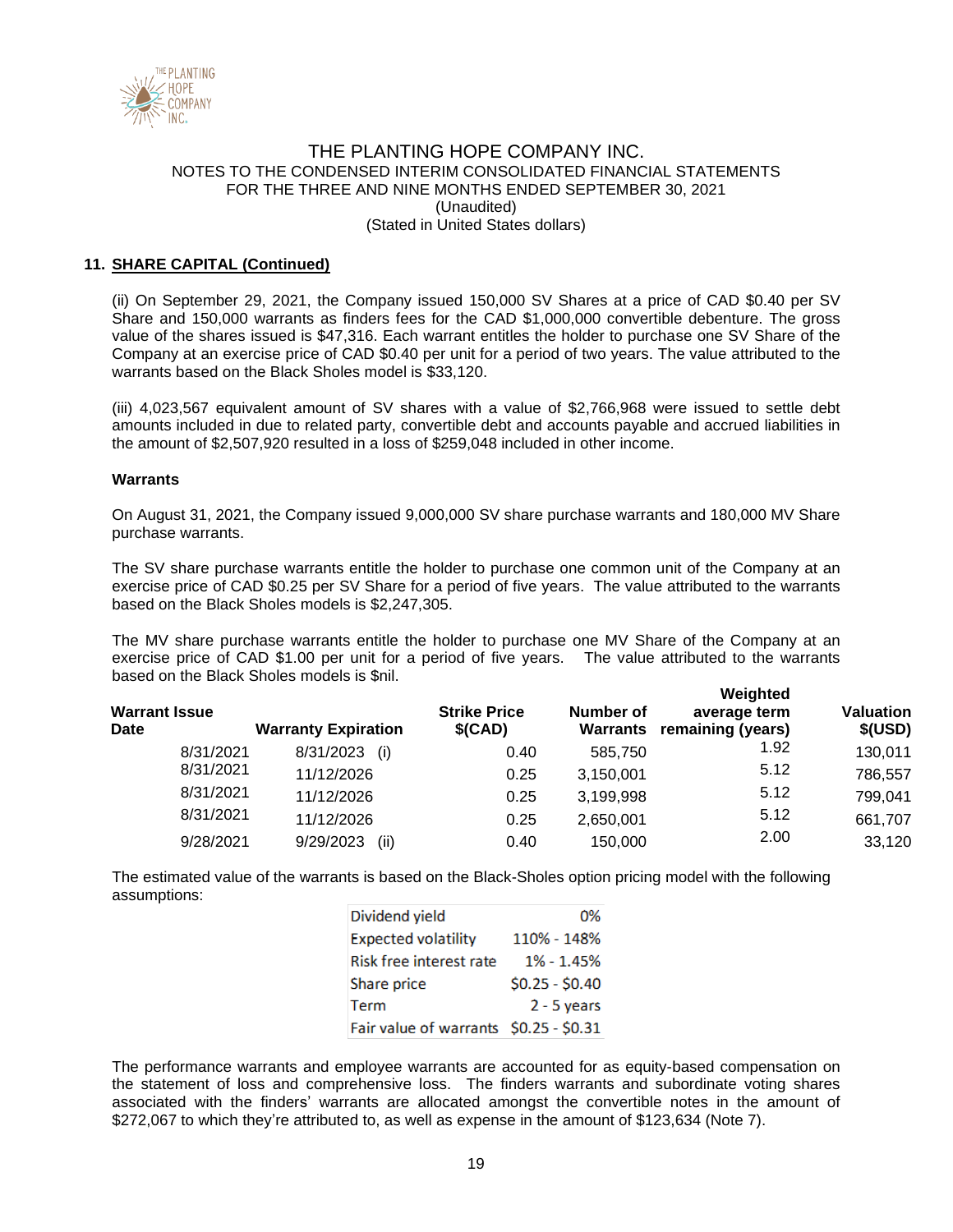

# **11. SHARE CAPITAL (Continued)**

Loss per share

The calculation of weighted average shares outstanding for the diluted loss per share calculation excludes the impact of the conversion of debentures as the effect is anti-dilutive.

The Company received revenue from product and service sales to Canadian, U.S. and International customers, which is derived from one operating segment.

### **12. SEGMENT REPORTING**

The Company received revenue from product and service sales to Canadian, U.S. and International customers, which is derived from one operating segment.

Geographic gross revenue is summarized as follows for the nine months ended September 30:

|               | 2021           | 2020            |
|---------------|----------------|-----------------|
| Canada        | 19.841         | \$<br>22,925    |
| U.S.          | 2,285,708      | 1,404,725       |
| International | $\blacksquare$ | 40,582          |
|               | 2,305,549      | \$<br>1,468,232 |

All of the Company's non-current assets are located in the U.S.

Sales channel net sales revenue is summarized as follows for the nine months ended September 30:

|                 |   | 2021      | 2020          |
|-----------------|---|-----------|---------------|
| Wholesale       | D | 343.696   | \$<br>509.081 |
| Non-traditional |   | 1.467.212 | 19.152        |
| eCommerce       |   | 255.951   | 413,031       |
|                 |   | 2,066,859 | 941.264       |

### **13. SELLING, GENERAL AND ADMINISTRATIVE**

Selling, general and administrative consists of the following:

|                                           | Three months ended<br>September 30, |         |    | Nine months ended<br>September 30, |              |   |          |  |
|-------------------------------------------|-------------------------------------|---------|----|------------------------------------|--------------|---|----------|--|
|                                           | 2021<br>2020                        |         |    |                                    | 2020<br>2021 |   |          |  |
| Payroll and recruiting                    | จ                                   | 523.580 | \$ | 287,806                            | 1.184.950    | S | 961.4    |  |
| <b>Professional Fees</b>                  |                                     | 722,854 |    | 46.216                             | 879.770      |   | 140,124  |  |
| General office expenses                   |                                     | 151,411 |    | 76.647                             | 367.155      |   | 367,486  |  |
| Outbound Freight                          |                                     | 86.223  |    | 45.354                             | 204.380      |   | 206,798  |  |
| Advertising and Marketing                 |                                     | 594.946 |    | 61,300                             | 1,597,877    |   | 493,395  |  |
| Total Selling, general and administrative |                                     | 2,079,0 |    | 517,323                            | 4,234,132    |   | 2,169,22 |  |